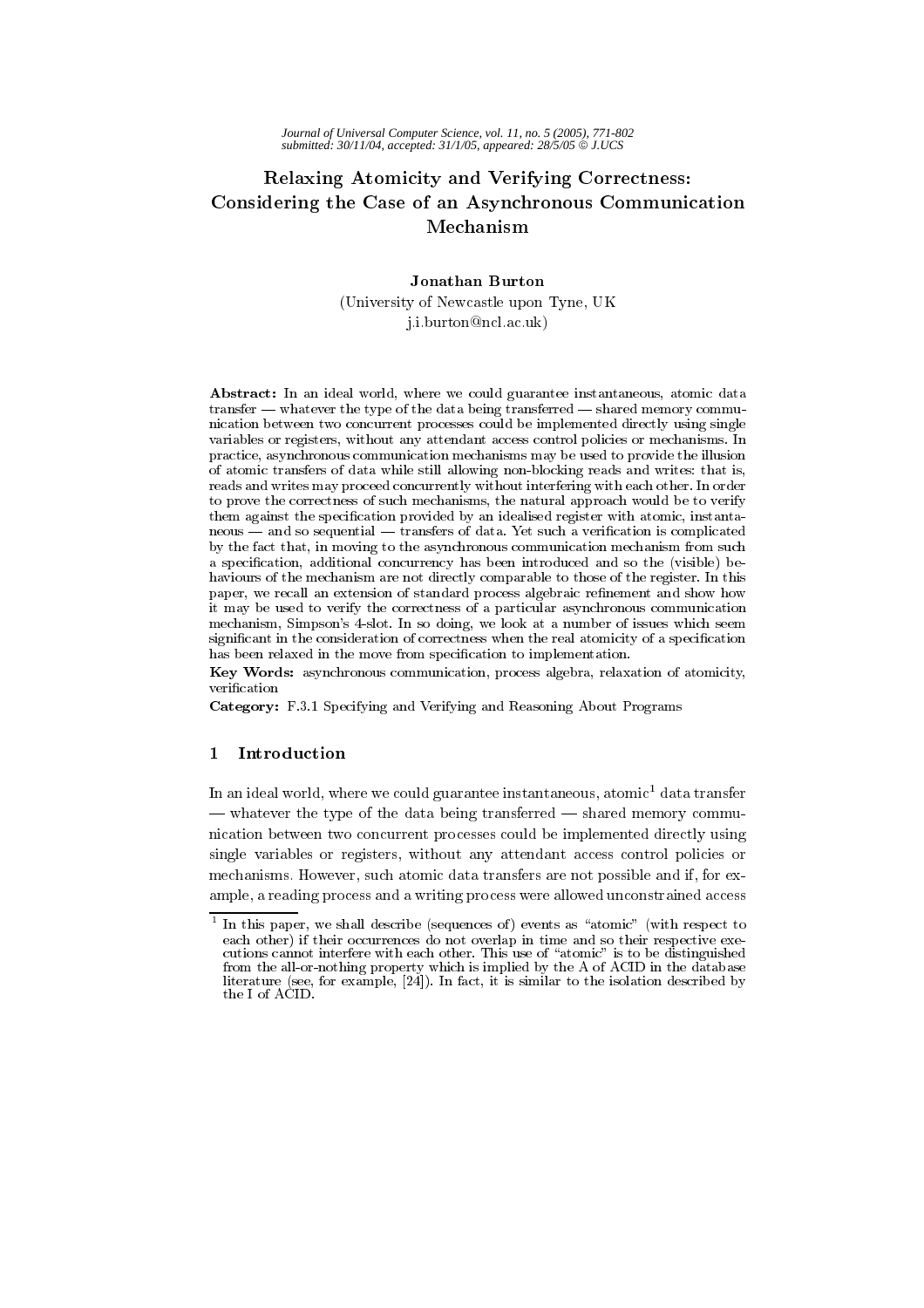to such a variable or register, interference would occur due to the overlapping of read and write events.

Usually, if communication is to take place between two concurrent processes via a shared memory area, some form of synchronization will be required in order to avoid interference. Such synchronization may take the form of a critical section or handshake communication. However, this may force one or both of the communicating processes to wait or block while the other completes a data transfer; this may be undesirable, particularly in a real-time environment. Even a buffer is not fully asynchronous: if it becomes full, further writes will be blocked until a read occurs and, if it becomes empty, further reads will be blocked until a write occurs.

It is to solve this problem that asynchronous communication mechanisms or ACMs have been introduced. Such mechanisms are characterised by the fact that, if used by a single reader and writer, neither the reader nor the writer will ever have to wait before it is allowed to interact with the mechanism. As a result, a writer may always write to an ACM and the reader may always read from it: that is, writes are destructive and may overwrite data already written, while reads are non-destructive and so re-reading is allowed. In order to allow such unconstrained access despite the reality of non-atomic data transfer, ACMs combine some sort of access logic with multiple data slots. The multiple data slots allow a read and a write to proceed concurrently without interfering with each other, while the access logic ensures the reader and writer never access the same slot at the same time. (The specific ACM we consider here is Simpson's  $4$ -slot mechanism from [22].)

Intuitively, any particular ACM,  $M$ , is intended to mimic the behaviour of an idealised register,  $R$ .  $R$  stores a single value of the data type under consideration, and reads and writes in R occur instantaneously – i.e. with zero duration – and so atomically. Thus, accesses to  $R$  are *sequential*, since it is not possible for reads and writes to proceed concurrently. Since  $M$  does allow reads and writes to proceed concurrently, additional concurrency has been added in the move from the specification  $R$  to the implementation  $M$  and so the atomicity of the operations of  $R$  with respect to each other has been relaxed. We now consider some of the issues which this relaxation of atomicity may raise with respect to verification. (Note that we refer to the general process of introducing additional concurrency in the move from specification to implementation as *relaxation* or  $refinement of atomicity.)$ 

In general,  $M$  will be endowed with a procedural interface via which it communicates with the wider process in which it is embedded and it is possible to give  $R$  the same interface: more specifically, a process may call the procedure to write a value and on completion of the write the procedure will return; similarly, a process may call the procedure to read a value from the mechanism and,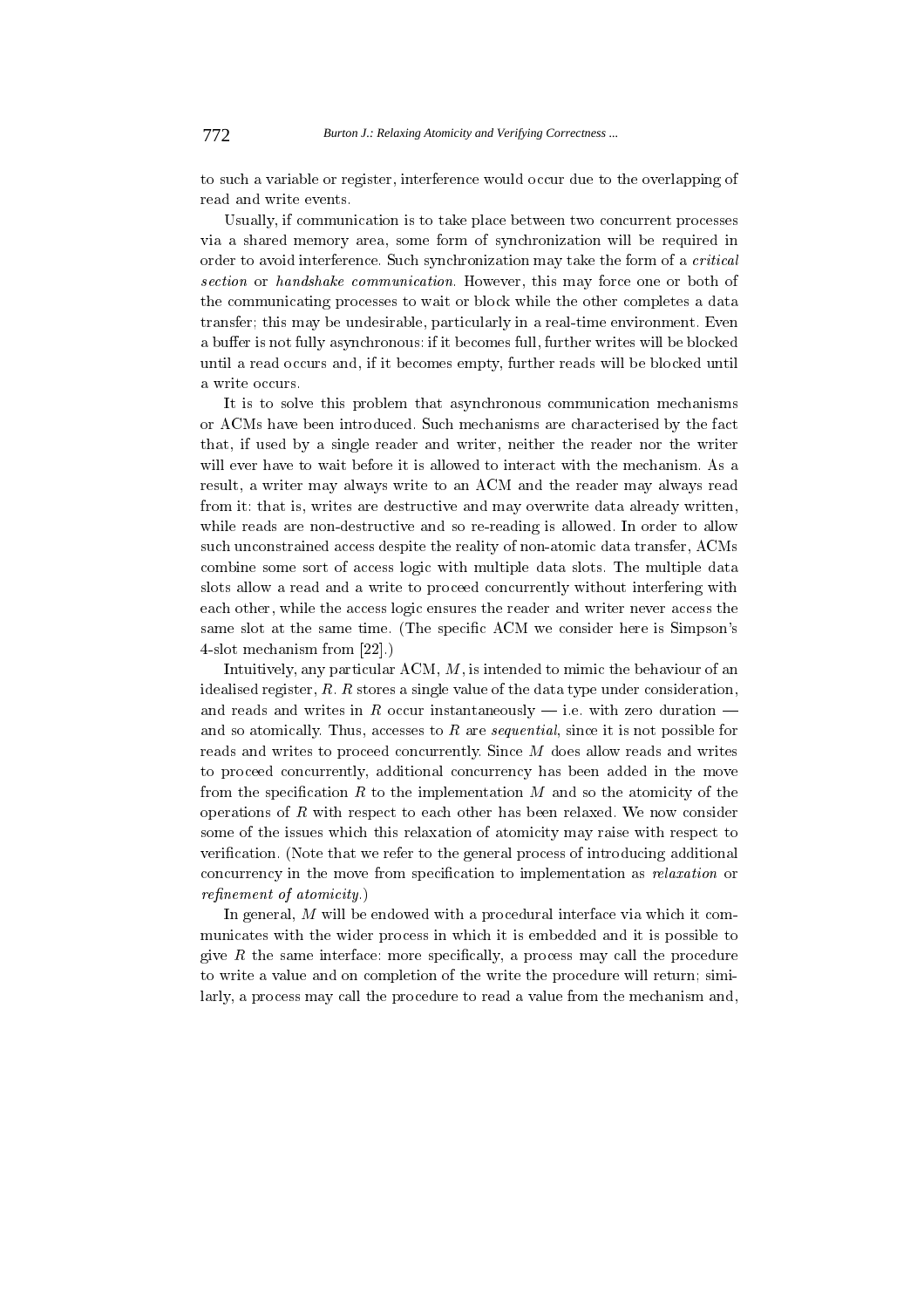on completion, the procedure will return the value read; moreover, all internal processing is hidden from the outside world. Thus, if we consider the sequences of *observable* events which may be performed by  $M$  or  $R$ , those sequences will consist of only four different types of event (where relevant, of course, a particular type of event may transmit a number of different data values): an event denoting a call to the write procedure, an event denoting a return from the write procedure, an event denoting a call to the read procedure and an event denoting a return from the read procedure. For the purposes of the discussion here, we will denote these  $CW$  (a call to write),  $RW$  (a return from the write procedure),  $CR$  (a call to read) and RR (a return from the read procedure).

In any sequence of events which may be performed by  $R$ , each call other than the last in the sequence must be immediately followed by a matching return. Similarly, a return from a particular procedure must be immediately preceded by the corresponding procedure call. Thus, sequences such as  $\langle CW, RW, CR, RR, CR \rangle$ or  $\langle CW, RW, CW, RW \rangle$  are possible for R. However, M may exhibit a wider range of behaviours, since it allows reads and writes to proceed concurrently: for example,  $\langle CW, CR, RR, RW \rangle$  or  $\langle CW, CR, RW, CW, RR \rangle$  are possible executions of  $M$  which are not possible for  $R$ . Hence, the relaxation of atomicity which has occurred manifests itself in the *observable* behaviours of M and it is this fact which complicates the verification task with which we are faced.

The traces model (see Section 2 for further details) is one of the simplest – and least discriminating — models of (concurrent) process behaviour: it regards the meaning of a process to be the set of finite sequences of observable events which it can perform. An implementation process is regarded as correct if every sequence of visible events which it can perform can also be performed by the specification process under consideration. By virtue of the discussion above, it is immediately obvious that such a notion is unsuitable for relating the behaviours of  $M$  to those of  $R$ .

In order to address this problem, we use a variant of the traces model notion of correctness called *refinement-after-hiding* (further details are given in Section 4). This addresses the problem of a mismatch of visible behaviours after the occurrence of relaxation of atomicity by displacing the boundary at which we assume process behaviours can be observed. Rather than comparing directly the behaviours of  $M$  and  $R$ , we appeal to a different notion of correctness based on the less strict requirement that the behaviours of the two processes may not be distinguished when placed in appropriate process contexts (a context is simply a process with a "hole" into which another process — such as the ACM under consideration here  $-$  may be plugged). In order to check for correctness in practice, we define an interpretive mapping and verify that the interpreted behaviours of  $M$  are contained in those of  $R$ . Using this notion of correctness, we are able to show that the specific ACM which is considered here  $-$  the 4-slot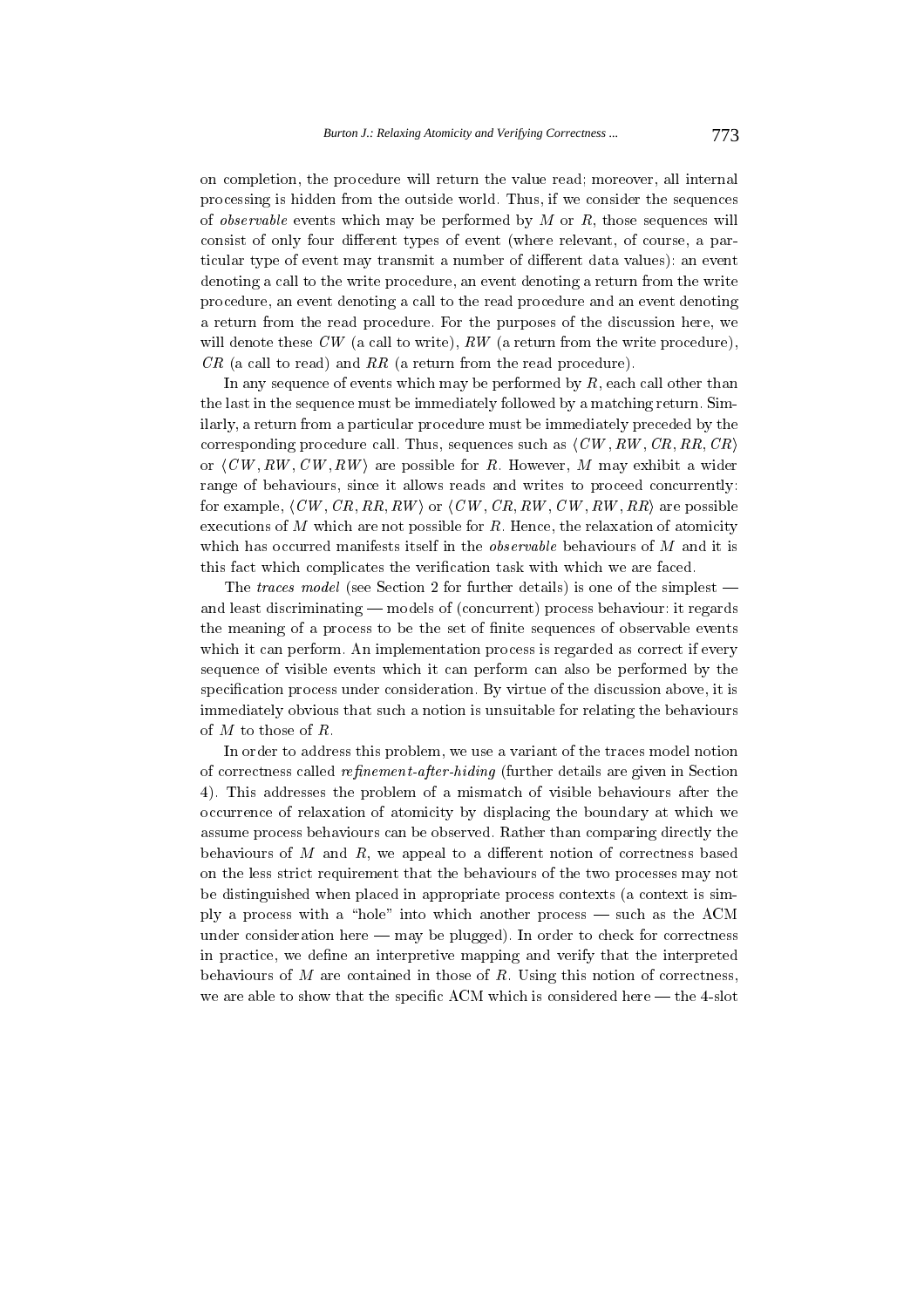mechanism  $-$  is a valid implementation of the idealised register, R. As well as being an exercise in the application of refinement-after-hiding, this result is significant in its own right: the asynchronous communication community tends not to consider correctness in terms of an explicit specification process such as the register, rather focusing on particular desirable properties of the behaviours of ACMs (see Section 9 for further details). Thus, it was not initially clear that the verification attempted here would actually succeed. Moreover, the verification has some wider significance in terms of considering relaxation of atomicity in general, which issue is discussed in Section 8. Note that, for reasons of space, the presentation in this paper focuses on showing correctness in the traces model. However, refinement-after-hiding is also defined in [2] in terms of more complicated models which deal with deadlock and liveness properties; moreover, the correctness of the ACM under consideration here has been shown in [2] in those models as well (further details are given in subsequent sections).

Before proceeding, we make an important point regarding related work. The verification problem described above is not unique in character and is faced in some form in many different computing domains, for example that of database or transaction-processing systems. In such systems, the main notion of correctness used is *serializability* (see, for example,  $[1, 24]$ ), which allows us to relate the concurrent execution of a set of transactions performed by a system to some sequential execution of the same set of transactions. However, serializability is not suitable for the verification task considered here because it does not allow the use of an explicit specification process. Moreover, it has no facility to model explicitly any context into which we might place the ACM under consideration and, in any case, has no notion of process composition. Hence, we would not be able to consider the correctness of any wider network in which the ACM was deployed. The problem of the correctness of the ACM is, however, typical of those to which the correctness condition of *linearizability* ([10]) may be applied. Section 9 contrasts our approach with that of linearizability and also looks at other related work.

The remainder of the paper is organised as follows: Section 2 presents necessary preliminary information; Section 3 presents and explains Simpson's 4-slot mechanism; Section 4 introduces refinement-after-hiding; Section 5 describes the formal model of the 4-slot which we use in our verification; Section 6 details the verification itself; Section 7 considers the issue of verifying processes which may communicate with the 4-slot: Section 8 considers some issues raised by the success of the verification; finally, Section 9 looks at related work. The treatment in this paper is deliberately light in terms of technical details, so as to ease reading and also due to space restrictions. A full account of the work described here can be found in [2]. A general consideration of relaxation of atomicity can be found in [3] in this volume.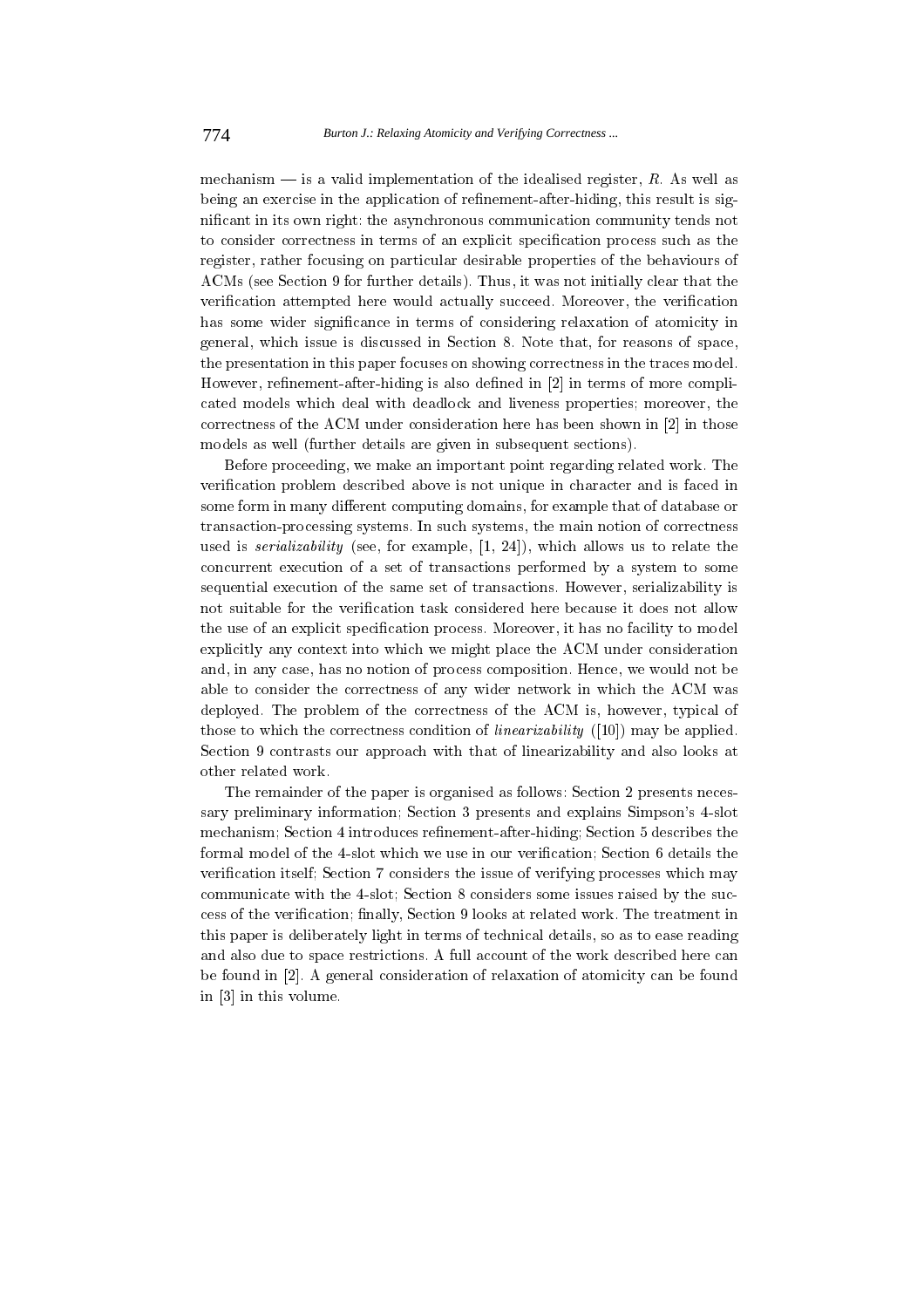#### $\overline{2}$ Preliminaries

We now give details of the process algebra CSP  $([11, 19])$ , which is the formal model of concurrent systems used in this paper. Note, however, that we give only enough detail to support the material in the paper and the interested reader is referred to [19] for a full treatment.

A CSP process may be regarded as a black box  $-$  that is, we are interested only in externally observable behaviour — which can communicate with its external environment. Atomic instances of this communication are called *events* or *actions* and we say that a process may *engage* in a particular event when it is possible for it to communicate that event at some point during its lifetime. Events in CSP occur on communication *channels*: for example, channel c will be given an associated type and we may then use it to communicate any event  $c.v$ such that  $v$  is a value of the appropriate type. It is also possible to define  $c$  as a simple channel without any associated data content and so, in certain cases,  $c$  may be used to denote the occurrence of an event. In CSP, an event occurs only when all of its participants are ready to execute it and, as soon as all of the participants are ready to execute an event, then it (or some other event) *must* occur. Moreover, event occurrences are instantaneous, as we abstract their duration into single moments, and they are assumed to be non-overlapping as we use an interleaving semantics.

CSP processes may be assigned a semantics in one of three different models. the traces model, the stable failures model or the failures divergences model. Due to limitations of space, we focus in this paper on the simplest of the three, the traces model. However, as indicated above, refinement-after-hiding is defined in [2] in terms of all three semantic models and the correctness of the ACM under consideration here has been shown in [2] in all three models. In the traces model, a process is denoted by a (possibly infinite) set of finite execution sequences of *visible* actions. For any process P, we denote the *traces* of P as  $\tau P$ . That  $Q$  is an implementation of (or *refines*) another process  $P$  in the traces model means that  $\tau Q \subseteq \tau P$ : i.e. every trace which Q may exhibit is also possible for P. This is denoted as  $Q \supseteq P$ . Note that a specification in CSP is presented constructively as another process: both specifications and implementations are described using the same language and are given the same behavioural semantics. The traces model is suitable for considering issues of safety. Divergences — traces after which a process may engage in an infinite sequence of internal actions are used to model the possibility of livelock. Trace/refusal pairs (failures) are used to model the possibility of deadlock, where a refusal is a set of events that a process may fail to offer after a given trace. The stable failures model uses traces and failures to model processes, while the failures divergences model uses divergences and failures. Refinement in both of these models equates to containment of behaviours, as it does in the traces model.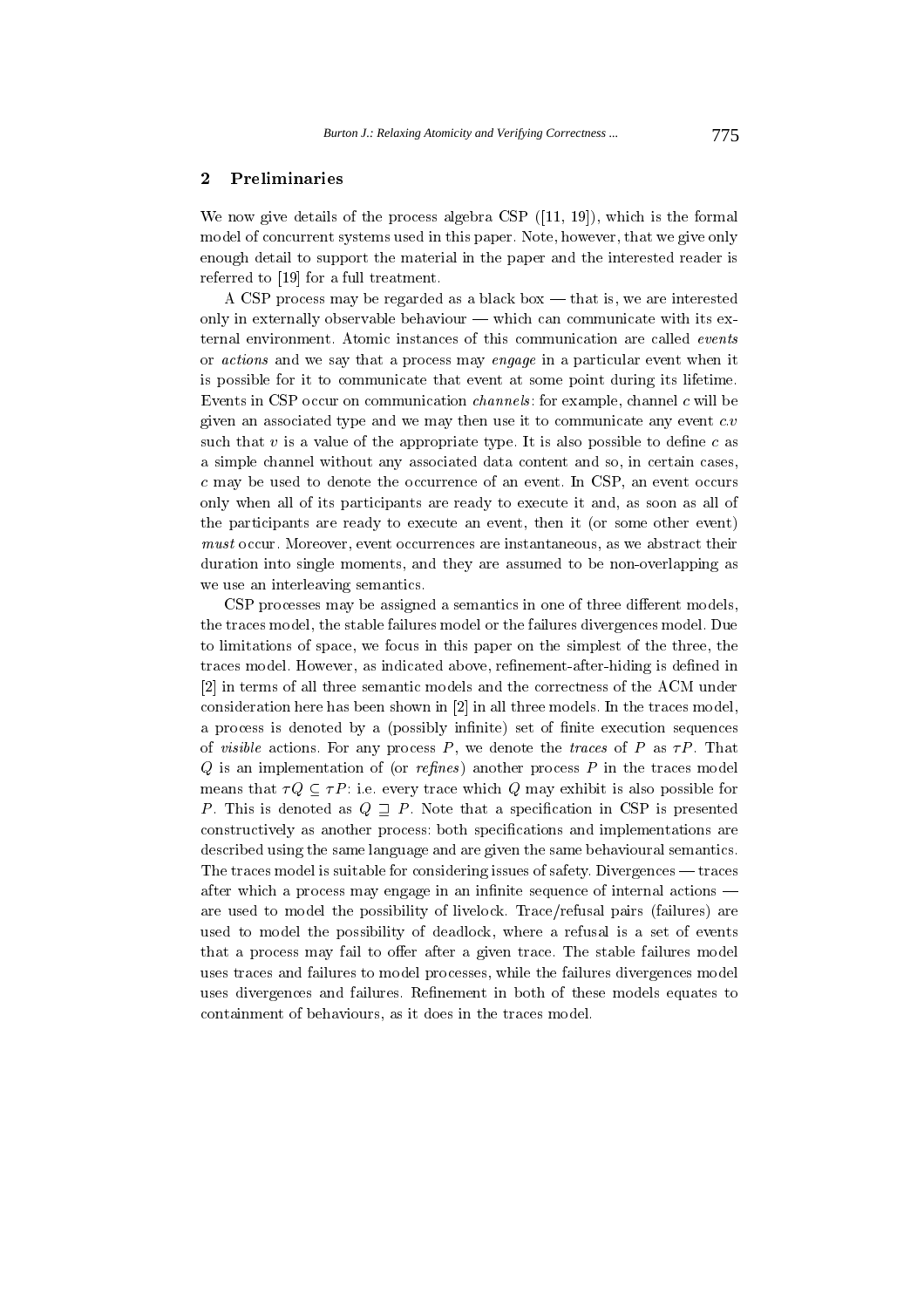For any process P,  $\alpha P$  — the *alphabet* of P — gives the set of events in which that process may engage. The way in which alphabets are calculated is described in [2]. The notion of alphabet is used both in the definition of refinement-afterhiding in Section 4 and in the definition of parallel composition which is given below (it is not used, however, when giving a CSP semantics to processes).

We now describe the subset of CSP operators which we shall need here. The operators are introduced informally and are given without a formal semantics as that is not needed here. A formal semantics of these operators may be found in [19].  $a \rightarrow P$  (referred to as the prefix operator) gives the process which first engages in the event  $a$  and then proceeds to behave like  $P$ . In a similar vein,  $c \, x \rightarrow P$ , where c is a channel and x is a variable, denotes the process which is initially ready to engage in any event of the form  $c.v$  and which then proceeds to behave as  $P$  but with the value  $v$  substituted for the variable  $x$ in P. We use  $\Box$  to denote deterministic choice:  $P \Box Q$  is a process where the initial events of  $P$  and  $Q$  are offered simultaneously. If  $P$  is a process and  $A$  is a set of events, then  $P \setminus A$  is the process which behaves like P with the actions from A made invisible (\ is the hiding operator and \A hides the events in A). Parallel composition  $P \parallel Q$  models synchronous communication between P and Q in such a way that they have to engage simultaneously in all actions in  $\alpha P \cap \alpha Q$  - i.e. all actions which the processes have in common - while each of them is free to engage independently in any action not in that set.<sup>2</sup> (We say that the parallel composition *synchronizes* on the set of shared events or that P and Q synchronize on those events.) Note that the interleaving operator,  $|||$ , may be used to denote parallel composition when  $\alpha P \cap \alpha Q = \varnothing$  and so P and  $Q$  are allowed to proceed in parallel completely independently of each other. Recursion may be introduced using an equational definition of the form  $N = P$ . where  $P$  may contain one or more instances of the process name  $N$ . The notation  $N(x) = P$  is used to represent the *family* of processes  $N(v)$ , where v is a data value and  $N(v)$  denotes the process P with all occurrences of the parameter  $x$  replaced by  $v$ . We also use an operator which is not part of the standard CSP syntax and which is, in fact, shorthand for a particular combination of two operators already seen. The *network composition* operator,  $\otimes$ , is defined in the following way:  $P \otimes Q \triangleq (P \parallel Q) \setminus (\alpha P \cap \alpha Q)$  (note that  $X \triangleq Y$  means X is taken to be equal to  $Y$  by definition). In other words, it allows us to model the fact that two processes engage in communication between themselves but that no other process may directly observe or share in that communication. As with the parallel composition operator,  $\otimes$  would be parameterized in practice with a set

<sup>&</sup>lt;sup>2</sup> In reality, the parallel composition operator,  $\parallel$ , used in [2] and described in [19] is parameterized with a set of events, Y. Then, in the composition  $P ||_Y Q$ , P and Q have to engage simultaneously in all actions from Y while each is allowed to engage independently in any action which is not in Y. In practice, we usually use this parallel<br>composition operator only in cases where  $Y = \alpha P \cap \alpha Q$  and so are able to simplify its presentation for the purposes of this paper.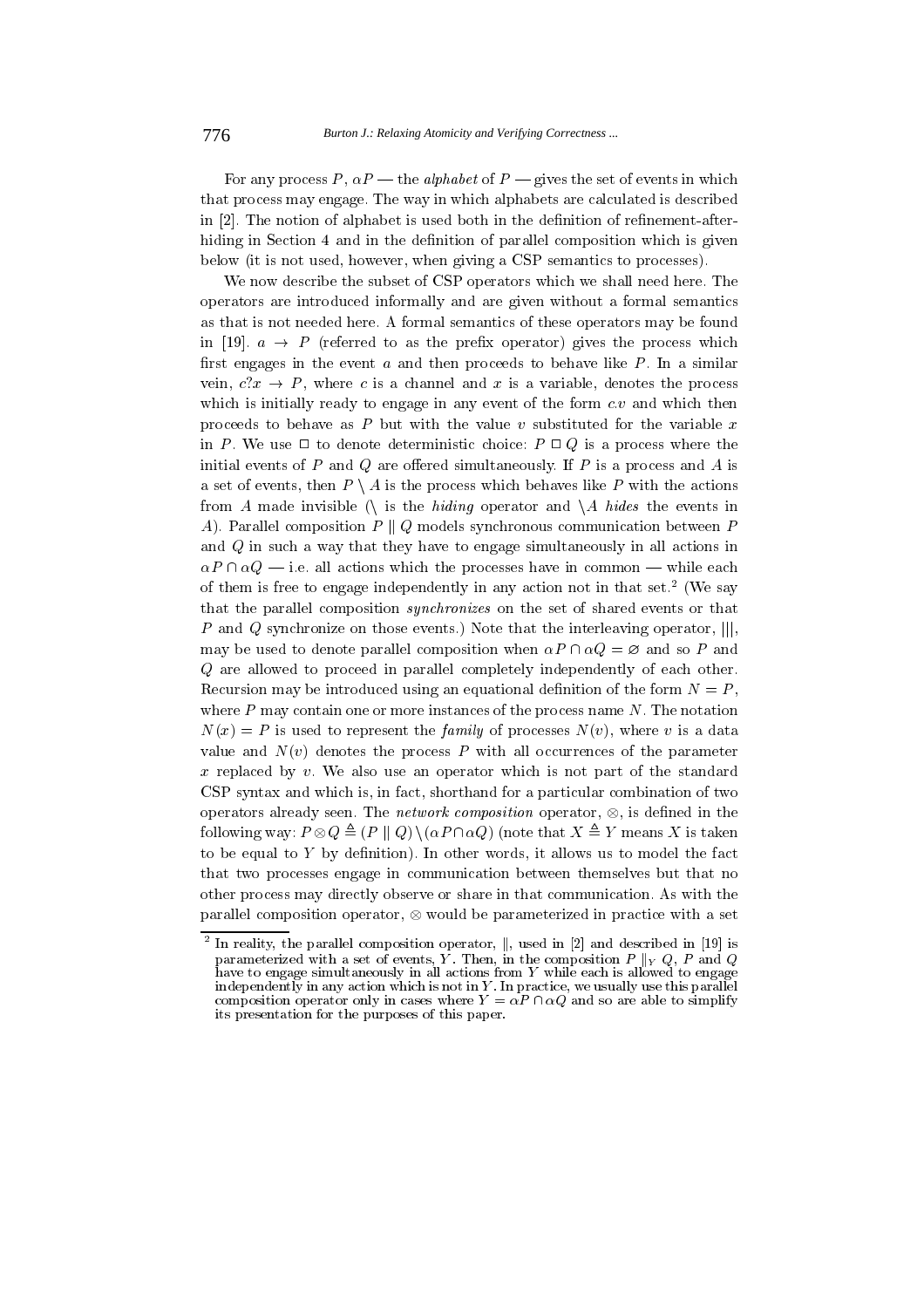of events, Y; moreover, its definition would hide that set rather than  $\alpha P \cap \alpha Q$ .

The semantics of processes in CSP is compositional in the sense that the correctness of a particular combination of processes may be verified by considering in isolation the correctness of each of the processes to be combined. Thus, for any binary operator,  $\oplus$ , and processes  $Q, Q', P, P'$ , that  $Q \supset P$  and  $Q' \supset P'$ allows us to infer that  $(Q \oplus Q') \sqsupset (P \oplus P')$ . (Note that this property holds in all three models of process behaviour.)

The following notation and concepts will be useful in the remainder of the paper, where  $a_1, \ldots, a_n$  are events or actions, t, u are traces,  $\mathcal{T}, \mathcal{T}'$  are sets of traces and  $f: \mathcal{T} \to \mathcal{T}'$  is a mapping:  $t = \langle a_1, \ldots, a_n \rangle$  is the trace whose *i*th element is  $a_i$ ; moreover, events  $(t) \triangleq \{a_1, \ldots, a_n\}$  and, if  $n = 0$ , then t is the empty trace, denoted  $\langle \cdot \rangle$ ;  $t \circ u$  is the trace obtained by appending u to t;  $\leq$  denotes the prefix relation on traces, and  $t < u$  if  $t \leq u$  and  $t \neq u$ ; f is monotonic if  $t, u \in \mathcal{T}$  and  $t \leq u$  implies  $f(t) \leq f(u)$ , and strict if  $\langle \rangle \in \mathcal{T}$  and  $f(\langle \rangle) = \langle \rangle$ . In this paper, the term "environment process" is used to mean a process with which the ACM under consideration might be composed. A context is simply a process with a "hole" into which another process, such as an ACM, may be plugged. Note that we may turn an environment process into a context by using the former as one of the arguments to a binary operator and leaving a space where the second argument should go: this space functions as the hole into which another process may be plugged.

#### $\bf{3}$ Simpson's 4-slot mechanism

We now introduce Simpson's 4-slot mechanism, the verification of which is the subject of this paper. The software version of the mechanism from [22] is given in Figure 1. It is assumed to allow at most one read and one write to execute concurrently (see the rendering of the 4-slot in CSP in Section 5). It contains  $\frac{1}{2}$  as the name suggests  $\frac{1}{2}$  four data slots, arranged into two pairs of two slots. Each of these slots stores a value of type  $\hat{datatype}^3$  and together they constitute a 2-dimensional array,  $data$ , which is a global variable. The first dimension of the array represents the pair, the second the two slots within that pair. Intuitively, the writer tries to avoid the reader as it seeks to write into the mechanism, while the reader chases after the writer in order to read the last piece of data written (in the remainder of this paper, we use "writer" as shorthand for "write procedure" and "reader" as shorthand for "read procedure").

Three global variables  $-$  referred to as control variables  $-$  are used in order to manage the behaviour of the reader and writer respectively. These are latest, reading and slot. latest is a bit variable indicating the pair to which the writer

In the general case, *datatype* will be a complex type whose reading and writing are not guaranteed to be atomic by the underlying system on which the 4-slot mechanism is implemented.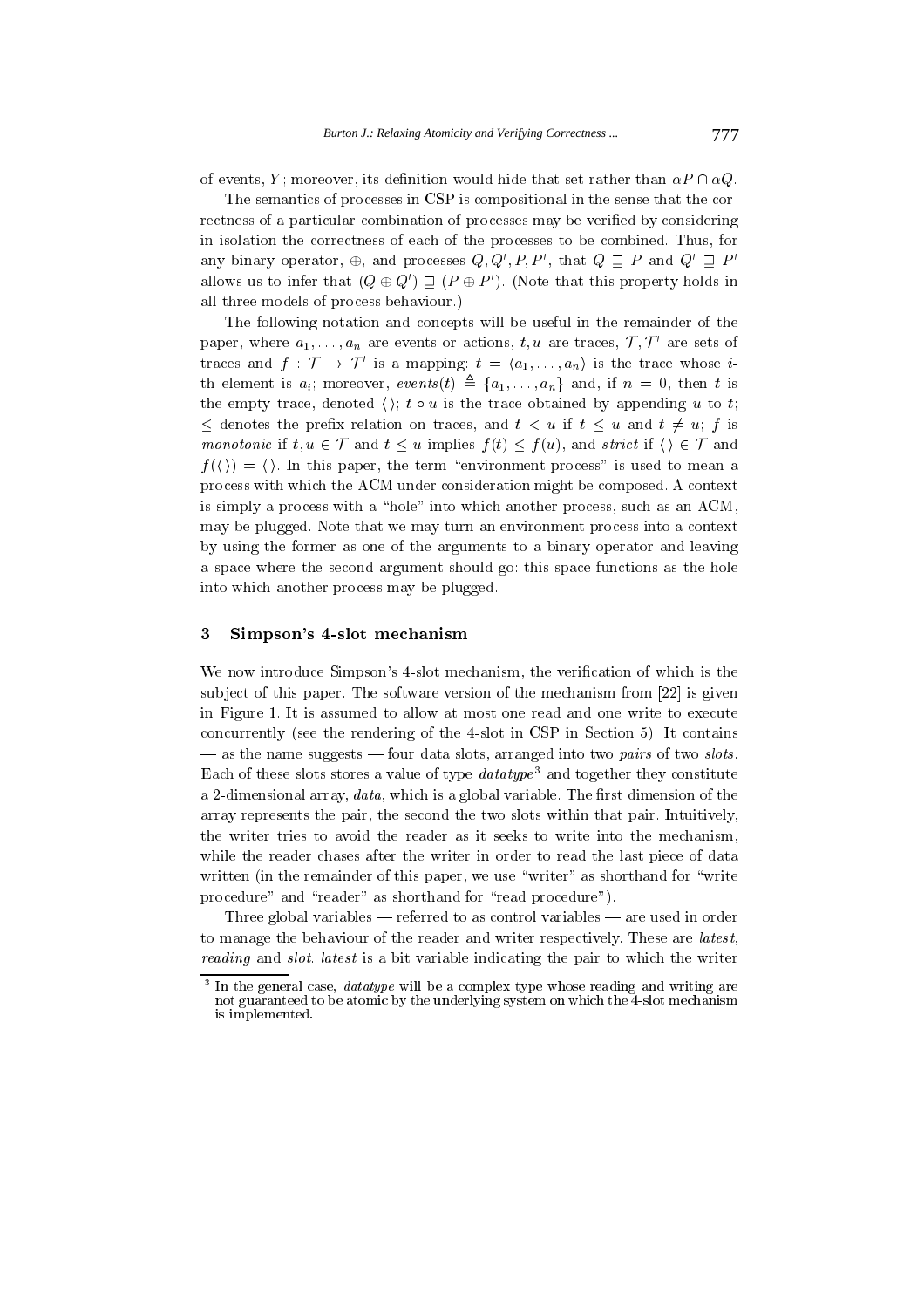```
H
 + -
	 -
  + -

                                       \cdot . The set of the set of the set of the set of the set of the set of the set of the set of the set of the set of the set of the set of the set of the set of the set of the set of the set of the set of the set of the s
                                       data: array of (array of datatype)\mathbf{r} . The contract of the contract of the contract of the contract of the contract of the contract of the contract of the contract of the contract of the contract of the contract of the contract of the contract of th
                                    -
  -
	 + -
 (
                                   -

                                                 \blacksquare . The contract of the contract of the contract of the contract of the contract of the contract of the contract of the contract of the contract of the contract of the contract of the contract of the contract of the 
                                                 -
	 +G 	  2-
 4(
                                                 2-
 -
 -
	 4 +G -

(
                                                  2-
 4 +G -
	 (
                                                  +G -
 (
                                   end;
  + (
                                    -
  -
	 + -
 (
                                   -

                                                 -
 +G  (
                                                 \mathbf{F} and \mathbf{F} and \mathbf{F} and \mathbf{F} and \mathbf{F} and \mathbf{F} and \mathbf{F} and \mathbf{F}-
	 +G  2-
 4(
                                                 +G 2-+G 2-+G 2-+G 2-+G 2-+G 2-+G 2-+G 2-+G 2-+G 2-+G 2-+G 2-+G 2-+G 2-+G 2-+G 2-+G 2-+G 2-+G 2-+G 2-+G 2-+G 2-+G 2-+G 2-+G 2-+G 2-+G 2-+G 2-+G 2-+G 2-+G 2-+G
                                   end
```
**Figure 1:** Simpson's 4-slot mechanism

 - - - - - 
  - - and the contract of the contract of the contract of the contract of the contract of the contract of the contract of the contract of the contract of the contract of the contract of the contract of the contract of the contra

 -- - 그 사이트 - 그 사이트 - 그 사이트 - 그 사이트 - 그 사이트 - 그 사이트 - 그 사이트 - 그 사이트 - 그 사이트 - 그 사이트 - 그 사이트 - 그 사이트 - 그 사이트 - 그 사이트  $\mathbf{r}$  -  $\mathbf{r}$  -  $\mathbf{r}$  -  $\mathbf{r}$  -  $\mathbf{r}$  -  $\mathbf{r}$  -  $\mathbf{r}$  $\mathbf{H}$  , and a set of  $\mathbf{H}$  , and a set of  $\mathbf{H}$  , and a set of  $\mathbf{H}$  , and a set of  $\mathbf{H}$  - - - 6- - - -  - - - -

, - 
 - - -- 
 /- / 
 - 
 - - - - > G = - = G > - 
 - 
 --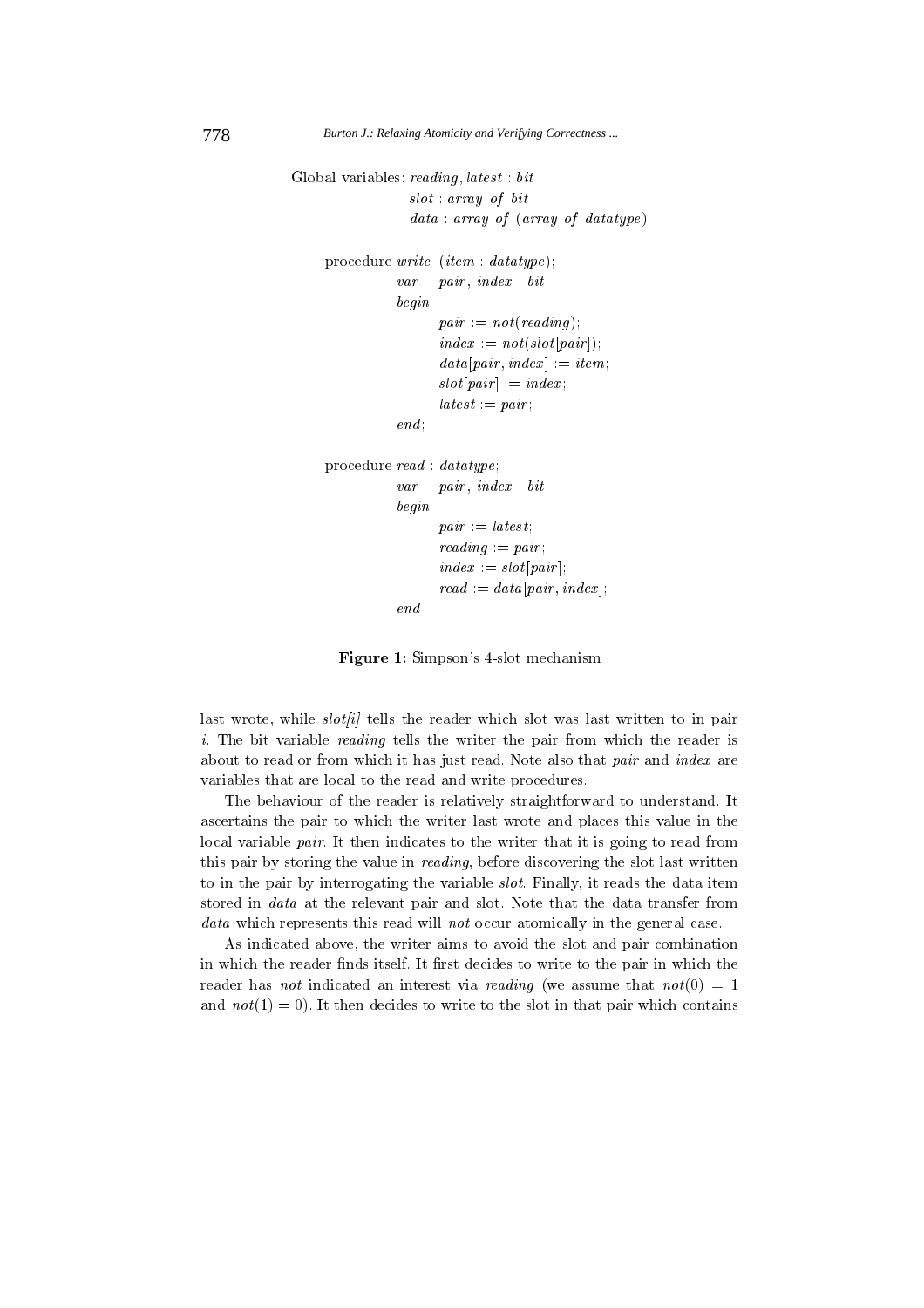Global variable: data : datatype

```
procedure write (item : datatype);
          begin
                data := item;end:
```
procedure  $read : d \n at a type$ begin  $read := data$  $end$ 

Figure 2: A register

the oldest value. This means that it is impossible to immediately overwrite the last data value written into the mechanism. It also means that the writer avoids the reader in the event that the latter is reading from this pair. (This may happen despite the efforts of the writer to choose the alternative pair due to the arbitrary interleaving of the commands contained in the respective read and write procedures.) The relevant data value is then written  $-$  non-atomically  $$ into the correct pair and slot combination. *slot* is updated to indicate which slot was written to in the relevant pair before, finally, *latest* is updated to indicate to the reader the pair in which the last write occurred.

As indicated above, executions of the read procedure and of the write procedure may proceed concurrently and so the commands they contain can be arbitrarily interleaved. This is obviously necessary if we are to have non-blocking — and so asynchronous — communication. And it is this fact of arbitrary interleaving, along with the fact that data transfers are non-atomic, which leads to the need for verification to ensure that the mechanism does, indeed, behave as desired.

#### $\overline{\mathbf{4}}$ Introducing refinement-after-hiding

As indicated in Section 1, the 4-slot is intended to mimic the functionality of a register despite the fact that we cannot guarantee atomicity of read and write operations (see Figure 2 for a procedure-based representation of a register, where it is assumed that the read and write procedures do execute atomically and so only one procedure may be executing at any one time). We have already seen in Section 1 that, despite the conformance of the 4-slot interface with that of the register, we could not use standard CSP refinement to show that the 4-slot is

779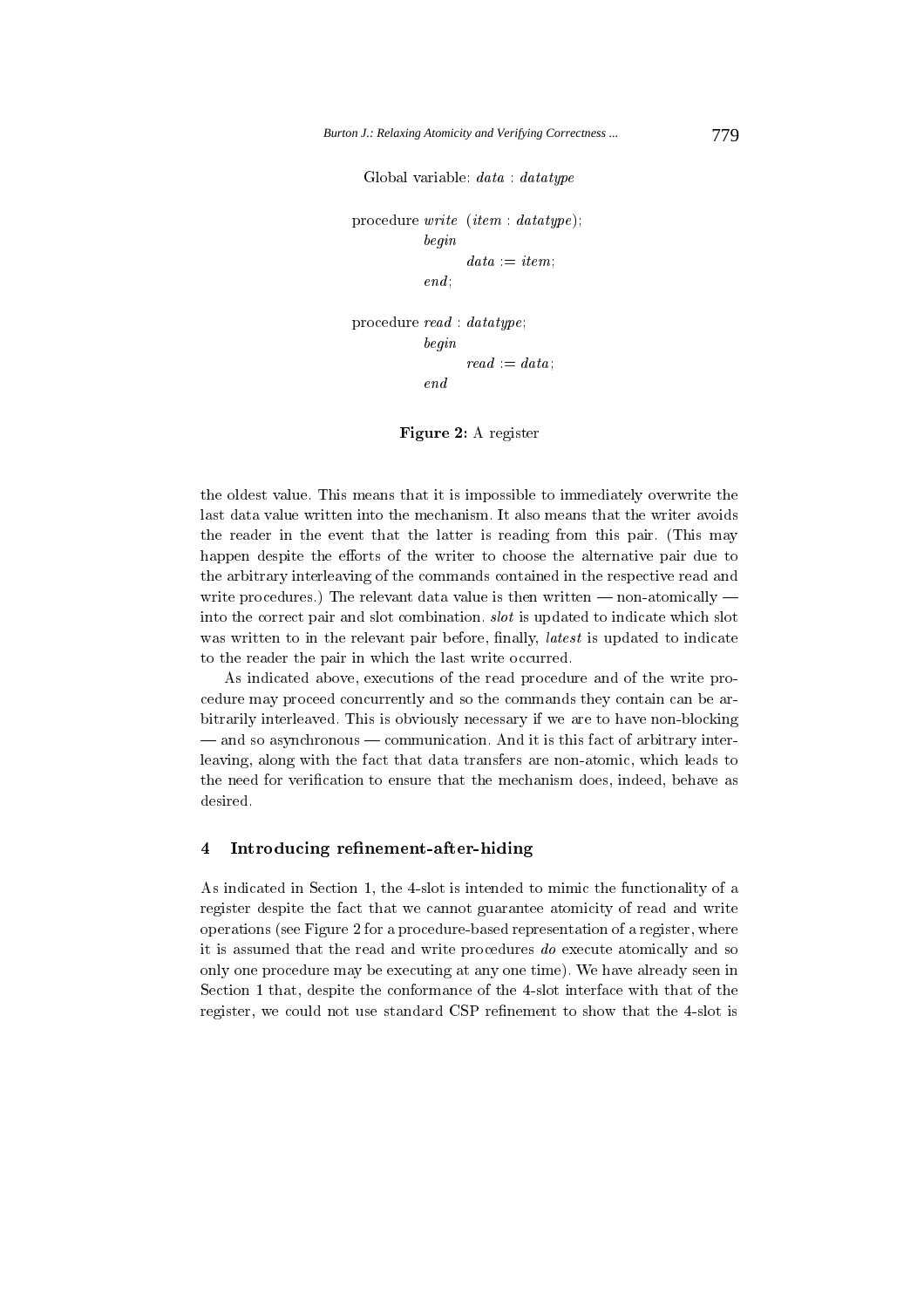a correct implementation of the register. This is an example of a more general problem with process algebraic notions of correctness. In this section, we describe this problem in more detail before going on to introduce one possible solution in the form of the notion of correctness from [2] known as refinement-after-hiding.

#### 4.1 Problems with standard process algebraic refinement

Process algebras, such as those in [16, 19], are intended for the description and verification of concurrent systems. Since the primary focus with these formalisms is on the interactions which occur between concurrent processes, their semantics abstracts away from the internal behaviour of processes. In general, that one pro- $\cos$  implements another means that  $\frac{1}{2}$  in some sense  $\frac{1}{2}$  all visible behaviours of the first process must be possible for the second process (see definition of CSP) trace refinement in Section 2). As a result, standard process algebraic notions of refinement can usually deal only with the case that the process of transforming a specification to an implementation has wrought only internal, *invisible* changes. This makes sense to the extent that notions of correctness should be concerned with what a process does and not how it does it. However, it has certain consequences for verification.

During the  $-$  software or hardware  $-$  development process, we take a specification and, through a process of *reification*, produce an implementation. It is possible to reify the data structures of a specification to make them less abstract and more suited to implementation; abstract specification behaviours may be represented in a more concrete and so more implementable form; and we may introduce additional concurrency not in evidence in the specification (such a change is used in the move from the register to the 4-slot). Since data reification is, by definition, internal, its effects do not manifest themselves directly in terms of visible behaviours. However, both the decomposition of behaviours and the relaxation of atomicity may manifest themselves externally and so in visible behaviours, meaning that specification and intuitively correct implementation cannot always be related using a process algebraic approach. For example, if an implementation allows additional, visible interleaving of events which is not possible for its specification, then process algebraic refinement cannot be used directly to show correctness even if this additional interleaving does not give rise to interference.

The usual approach taken to solve this problem is, before approaching verification, to compose component processes into networks such that all evidence of decomposition of behaviours and of relaxation of atomicity becomes internal. Thus, we are able to verify the composite implementation process against the corresponding composite specification process using a standard notion of refinement. However, such an approach has implications for the state explosion problem if we are to use model-checking in order to verify correctness. It also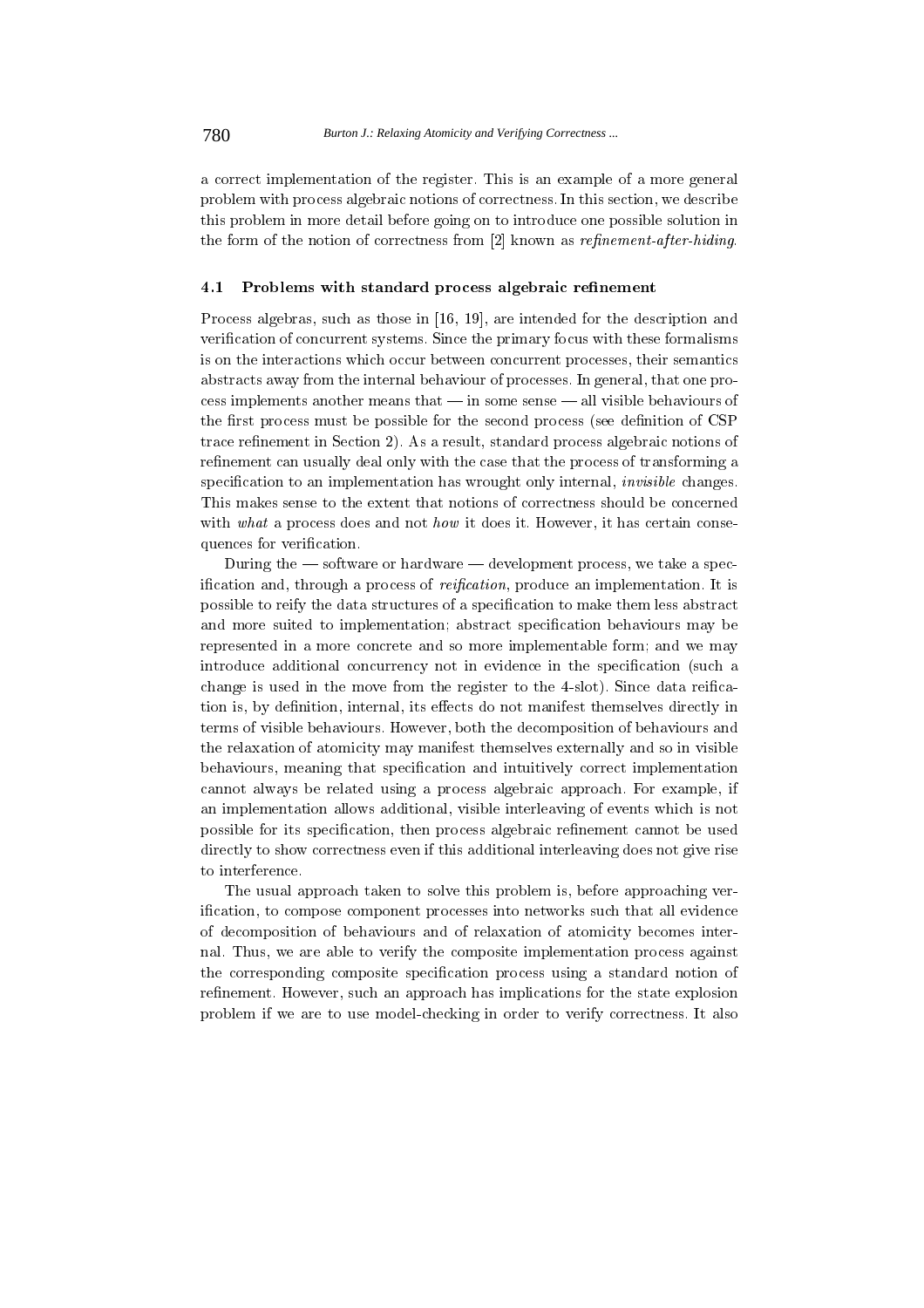has implications in terms of verifying in isolation the correctness of a component process which is used in a number of different contexts. For example, if that component process contains bugs, some of them may only be discovered when it is deployed in a particular network. On a similar note, modifications to certain component processes within a particular network would necessitate the re-verification of the whole network and that could reveal bugs in processes other than those where the changes were made.



**Figure 3:** Relaxing atomicity for greater efficiency

We now sketch a small example which illustrates some of these issues. It constitutes an instance where standard CSP refinement fails to show correctness but we do have correctness when placed in context; it will also be useful to us as we introduce refinement-after-hiding. Figure 3 shows a specification network and a corresponding implementation network, each consisting of two component processes where the communication between those processes is hidden. The abstract communication between the two processes in the specification network has been rendered in the implementation network in a more concrete fashion using a particular communication protocol. More specifically, the specification network consists of *LeftSpec* and *RightSpec*, two single slot buffers which store and transmit messages, and which are connected by a channel send. The specification network, where communication on *send* is hidden, thus gives us a 2-slot buffer. In the implementation network, messages received by LeftImpl on channel in are split up into packets before being forwarded on either channel  $sendOne$  or channel  $sendTwo$ . RightImpl then reconstitutes the packets into messages and outputs them on channel *out*. Thus, both behaviour decomposition  $-$  the move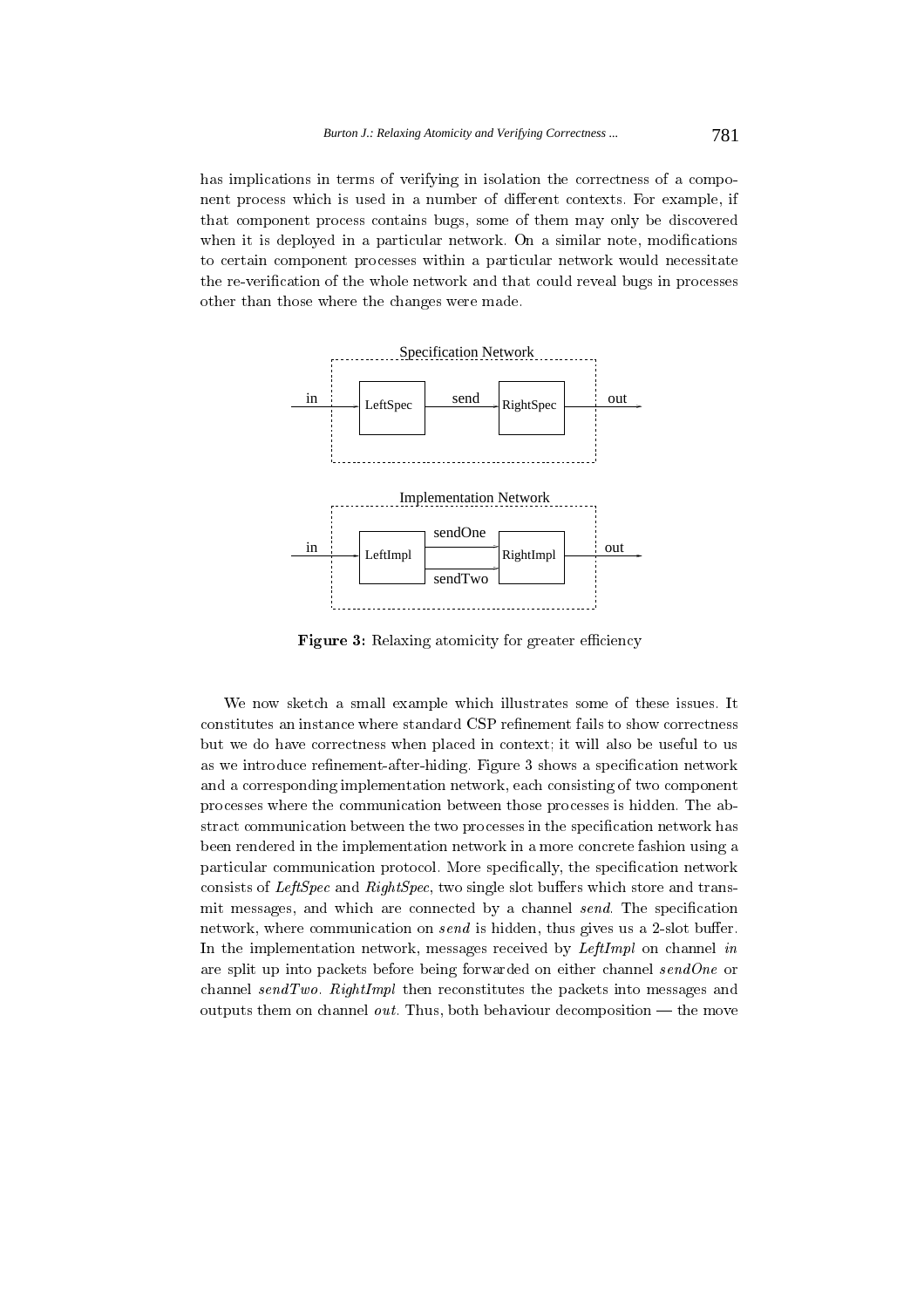from transmitting messages as monolithic entities to transmitting them as pack $ets$  — and relaxation of atomicity — in the implementation, two packets from the same message may be transmitted simultaneously  $-$  have occurred in the move from specification to implementation component processes.

We can envisage full CSP definitions for LeftSpec, RightSpec, LeftImpl and *RightImpl* such that the implementation *network*, where behaviour on the channels sendOne and sendTwo is hidden, has the same behaviour in a CSP sense as the specification *network*, where behaviour on channel *send* is hidden. (The implementation network is given by LeftImpl  $\otimes$  RightImpl and the specification network by LeftSpec  $\otimes$  RightSpec.) Obviously, this is something which could be shown using standard CSP refinement. However, we could not use standard CSP refinement to show that *LeftImpl* implements *LeftSpec*, nor that *RightImpl* implements *RightSpec* since we have used (visible) behaviour decomposition and (visible) relaxation of atomicity in the move from specification component process to corresponding implementation component process.

In order to address this problem, we note that the standard notions of correctness have to effectively displace the boundary at which behaviours are observed and must consider correctness only when a particular component process has been placed in a context which hides or makes internal all direct evidence of behaviour decomposition and relaxation of atomicity. For example, when showing the correctness of LeftImpl  $\otimes$  RightImpl using standard CSP refinement, we cannot consider directly the behaviour of either *LeftImpl* or *RightImpl* in isolation: it is only when they have been composed  $-$  i.e. when they have been placed in  $\text{context}$  — that we can consider correctness. Thus, we do not allow our hypothetical observer — who compares implementation to specification processes on the basis of what can be observed of them - to look directly at component processes. Rather, the observer may consider directly only *networks* of processes. We take advantage of this intuition and place it on a more formal footing so that we are able to consider in isolation the correctness of component processes which, for example, have been derived through the (visible) relaxation of atomicity. (See [3] in this volume for a more detailed discussion of the issue of observability.)

#### 4.2 Refinement-after-hiding

In  $[2]$ , building on the work in  $[4, 12, 13]$ , we presented a notion of refinement for CSP called refinement-after-hiding. This allows for a looser matching of implementation behaviours against specification behaviours by introducing a more discerning notion of visibility: events are regarded as visible only if they may be visible in any final network of which the implementation may be a component (it is in this sense that an observer may consider directly only networks of processes). Moreover, those events which are not regarded as visible in this weaker sense *must* be hidden during the construction of any such network. The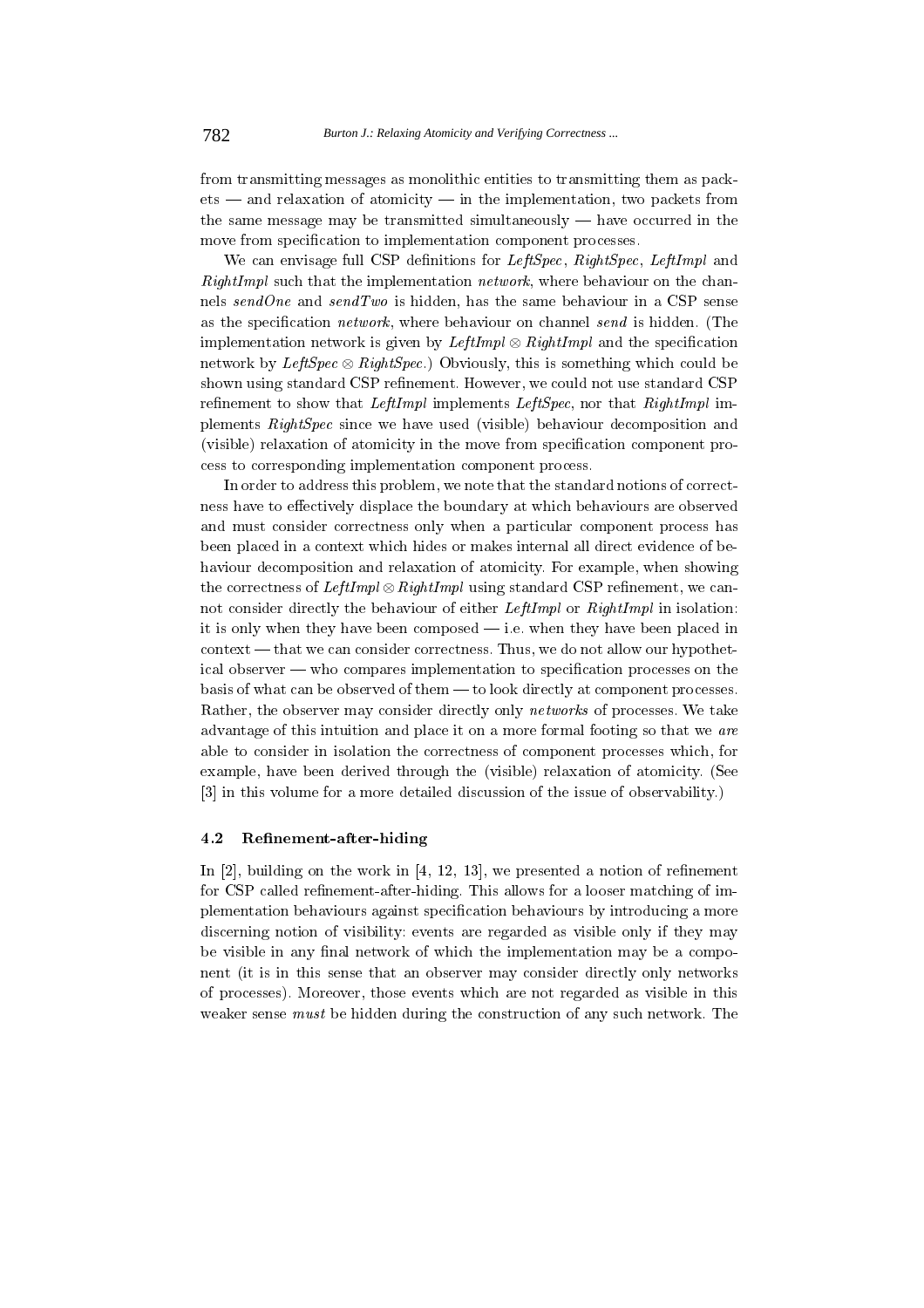former type of events are referred to as *finally visible* events and the latter as *finally invisible* events; in general, finally visible events are the same for both specification and implementation component processes. (In the example from Figure 3, events on channels in and out would be regarded as finally visible and those on channels send, sendOne and sendTwo as finally invisible.) The events of any implementation are partitioned according to these two categories; by the definition of refinement-after-hiding, finally visible events must be matched exactly in the corresponding specification, while finally invisible events may be matched much more loosely. For example, if  $\langle in.m, a_1, \ldots, a_n \rangle$  is a trace of Left-*Impl*, where  $a_1, \ldots, a_n$  are used to implement the sending of message m, then the corresponding trace of *LeftSpec* would be  $\langle in.m, send.m \rangle$ . In practice, we use an interpretive mapping in order to transform implementation behaviours and then check for containment of those interpreted behaviours in the behaviours of the specification. This use of an interpretive mapping and a looser matching of finally invisible implementation events reflects the idea that we are no longer able to observe directly the behaviours of our component implementation processes.

A full description of how refinement-after-hiding is defined for all three CSP semantic models may be found in [2]. Here, we simply give enough detail so that the verification of the 4-slot in the traces model which is described in Section 6 may be understood. Consider an implementation process,  $Q$ , and the corresponding specification process,  $P$ . In order to consider the correctness in the traces model of  $Q$  with respect to  $P$ , we define a strict, monotonic *extraction*<sup>4</sup> mapping,  $extr_Q$ , which is used to interpret the traces of  $Q$  as traces of P: when applied to  $t \in \tau Q$ ,  $ext_{Q}$  gives back a trace which engages in events from the specification process  $P$ . The fact of monotonicity means that receiving more information regarding a particular implementation trace cannot reduce our knowledge about the corresponding specification trace. We then verify that, for every  $t \in \tau Q$ ,  $extr_{Q}(t) \in \tau P$  and denote this as  $Q \sqsupseteq^{rah} P$ , i.e. that Q refinesafter-hiding P. Note that  $\exp_Q$  may be defined in practice in terms of a number of component mappings and also that it behaves as the identity mapping when applied to behaviours consisting of finally visible events.

We are able to reclaim standard CSP (trace) refinement from refinementafter-hiding using the following two conditions ( $Fvis$  is used here to denote the set of finally visible events):

**RAH1** If  $\alpha Q \subseteq Fvis$  and  $Q \sqsupset^{rah} P$ , then  $Q \sqsupset P$ .

**RAH2** If  $Q_i \sqsupseteq^{rah} P_i$  for  $i = 1, 2$ , then  $(Q_1 \otimes Q_2) \sqsupseteq^{rah} (P_1 \otimes P_2)$ .

 $4$  The term "extraction mapping" is used to indicate the fact that we extract the behaviours of the specification from those of the implementation.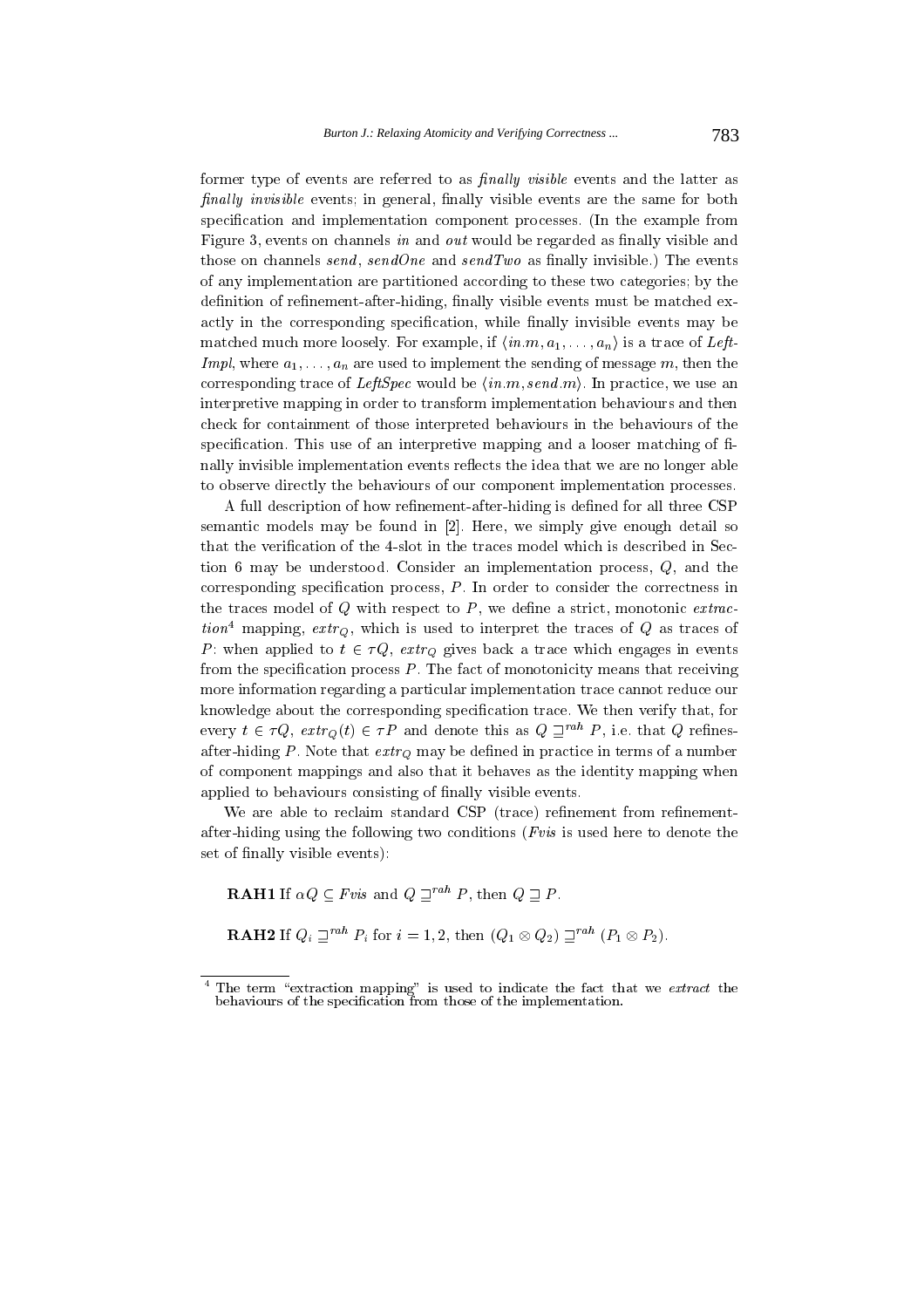In other words, by RAH2 the notion of refinement-after-hiding is compositional: in order to infer the correctness of a network we need only verify the correctness of individual component processes. Moreover, by RAH1, if  $Q$  refinesafter-hiding  $P$  and  $Q$  engages only in finally visible events, then  $Q$  is correct with respect to  $P$  according to standard CSP trace refinement. In terms of the example processes from Figure 3, we could verify that LeftImpl  $\Box^{rah}$  LeftSpec and RightImpl  $\Box^{rah}$  RightSpec using suitable extraction mappings. By RAH2, we would then be able to infer that

 $(LeftImpl \otimes RightImpl) \sqsupseteq^{rah} (LeftSpec \otimes RightSpec)$ 

and so, by RAH1, that

# $(LeftImpl \otimes RightImpl) \supset (LeftSpec \otimes RightSpec).$

(Recall that *LeftImpl*  $\otimes$  *RightImpl* engages only in finally visible events, since all other events have been hidden.)

Implicit in condition RAH2 are the restrictions imposed by refinement-afterhiding on the implementation networks which we may build and verify. In particular, we may join component processes together using only the network composition operator and such compositions must synchronize on all shared events. The use of network composition means that, after synchronizing in parallel on the set of shared events, we hide those events and so make them internal. This use of hiding is what makes it possible for us to build a network which engages only in finally visible events: it is assumed that all processes which exhibit visible evidence of relaxation of atomicity or of behaviour decomposition will be composed with other processes in such a way that, as we build our final implementation network, that visible evidence will be hidden. Condition RAH1 encapsulates the idea that we may only observe directly the behaviour of processes which engage only in finally visible events. In general, the component implementation processes which we define will not obey this restriction and so may not be observed directly; however, final networks built using these component processes and the network composition operator will obey this restriction and so can be observed directly. Note also that counterparts to RAH1 and RAH2 hold for the notions of refinement-after-hiding defined in [2] in the stable failures and failures divergences models.

Using refinement-after-hiding, we are able to show that the 4-slot is a valid implementation of a register, and the extraction mapping used for this purpose is described in Section 6. In order to carry out the verification, we take advantage of a means described in [2] for automatic verification of refinement-after-hiding. This approach uses the industrial tool FDR2  $([6, 19])$  and so a model-checking approach. Note that some small additional machinery is required when we verify the correctness of any component process which communicates with the 4-slot and this issue is discussed further in Section 7.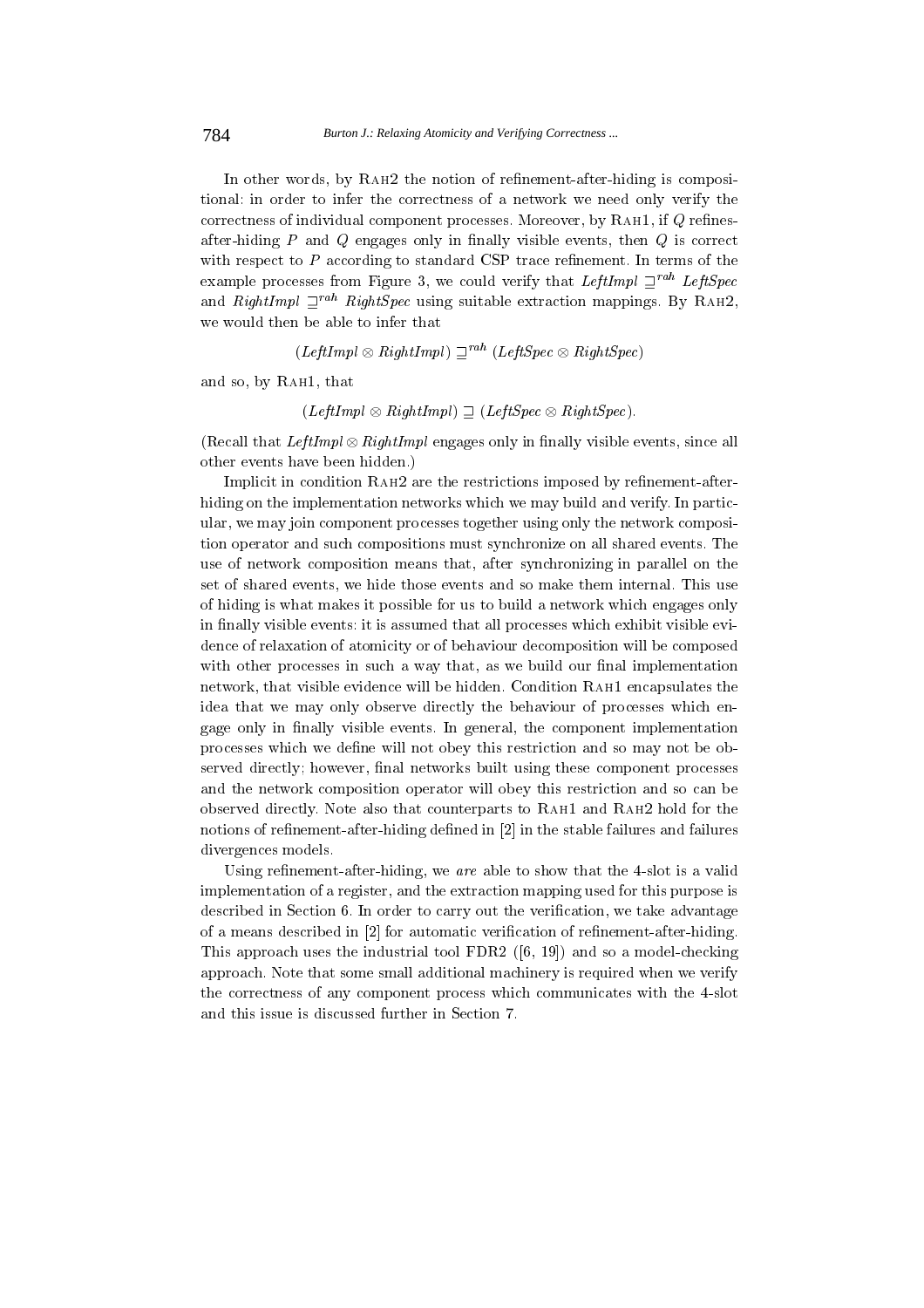#### Modelling the 4-slot and register in CSP  $\mathbf{5}$

In order to verify the 4-slot using our notion of refinement-after-hiding, we need to render both it and the register in CSP. In our modelling of the 4-slot, we make some simplifying assumptions. Firstly, we assume that reads and writes of the variables *latest*, *reading* and *slot* are atomic. In Simpson's view, such an assumption is justified and, once such a property has been assumed, a number of authors — including Simpson himself — have shown that the 4-slot behaves as if reads and writes to its data array were actually atomic (see Section 9.1 for further discussion of this issue). We also take advantage of this latter fact and so, in our CSP model of the 4-slot, reads and writes to the data array are atomic; this simplifies considerably the extraction mapping which is needed to show correctness. As a result of this latter simplification, our verification as presented here is essentially concerned with the *ordering* of the data values which may be transmitted by the 4-slot and with showing that they implement in some sense the data transmissions which are possible for the register.

As indicated at the end of Section 4, the means of automatic verification which we use in the verification of the 4-slot uses the model-checker FDR2. As a result, it is necessary to choose a concrete data type to be written to and read from (our CSP models of) both the register and the 4-slot. We have chosen a subset of the integers, namely  $\{0.5\}$  – which we shall refer to as *dataint* – because they are a basic type. Since we are carrying out model-checking, it is also necessary to choose a finite type and the limits of the hardware on which FDR2 was run dictated the size of the type used.

Six basic processes are used in the CSP representation of the 4-slot, full details of which can be found in [2]. Here, we simply give enough detail so that the interpretive mapping defined in Section 6 may be understood. There is a process to represent each of the global variables *latest*, *reading* and *slot*, while another process represents the data array. Finally, Reader and Writer from Figure 4 are used to represent the read and write procedures respectively. In Writer, the channel cw is used to represent a call to the write procedure and it can communicate any value of type *dataint*: on the occurrence of  $cw.v$ , the value  $v$  is stored in *item* and is subsequently written into the data array. The channel  $rw$  is a simple channel with no explicit data content and is used to represent a return from the write procedure. Channel cr in Reader is used to represent a call to the read procedure. Channel  $rr$  is used to represent a return from the read procedure and can communicate any value of type *dataint*; the occurrence of  $rr.v$  indicates that the value v has been returned to the calling process.

Note that, in each of Writer and Reader, the events used to represent the respective procedure bodies  $-$  i.e. all events other than the call and return events — are taken directly from the description of the 4-slot given in Figure 1. This is simply to make easier for the reader the task of relating the definitions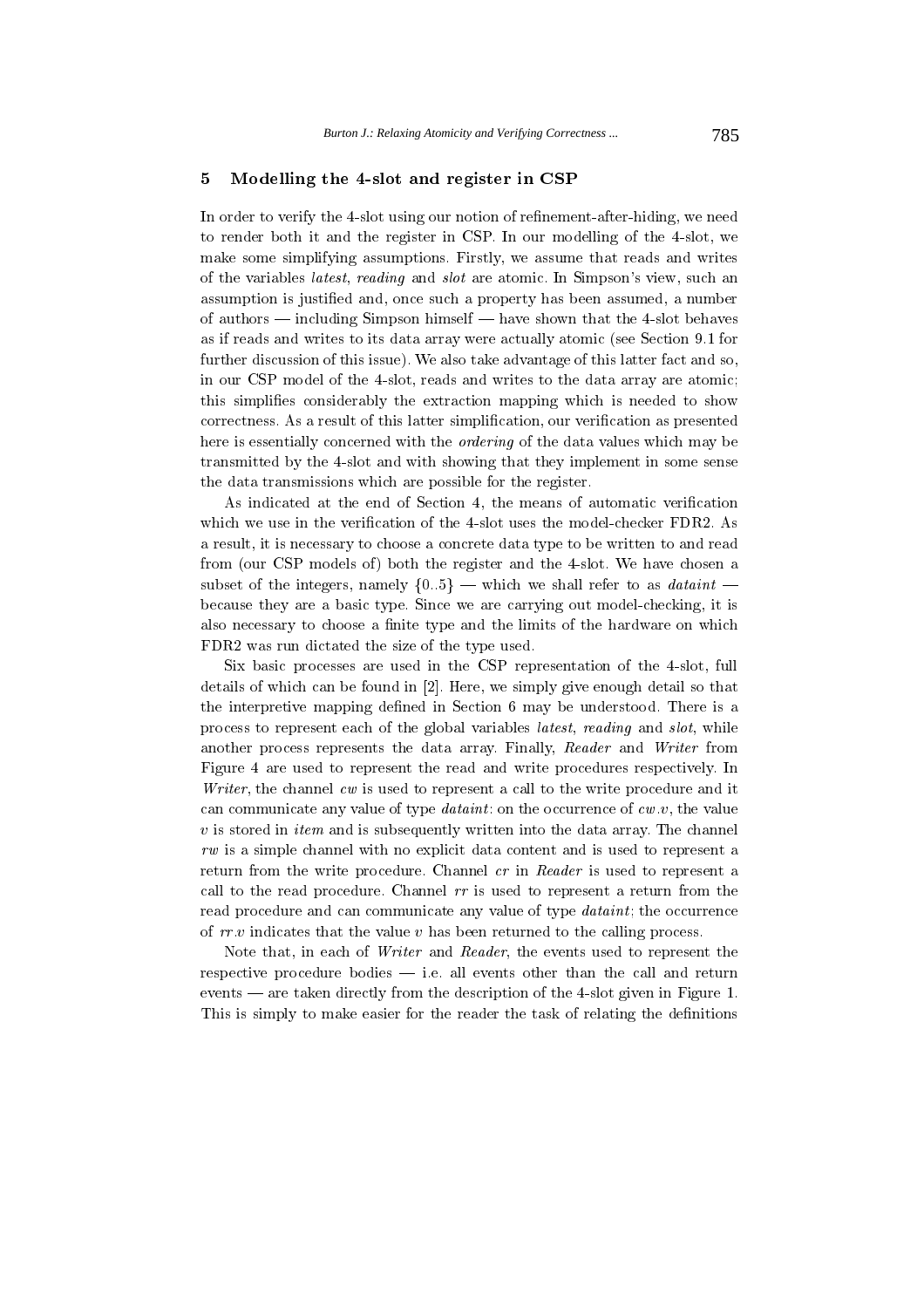Defining the write procedure:

 $Writer = cw?item \rightarrow$  $pair := not (reading) \rightarrow$  $index := not(slot(pair)) \rightarrow$  $data/pair, index$  := item  $\rightarrow$  $slot\text{pair}$  := index  $\rightarrow$  $\textit{lates} t := \textit{pair} \rightarrow$  $rw \rightarrow Writer$ 

Defining the read procedure:

```
Reader = cr \rightarrowpair := latest \rightarrowreading := pair \rightarrowindex := slot[pair] \rightarrowitem := data(pair, index) \rightarrowrr\text{.}item \rightarrow \text{Reader}
```
Figure 4: Defining the 4-slot procedures

of Writer and Reader to the definition given in Figure 1 and, in [2], Writer and Reader are defined using events given in standard CSP syntax. We use IE to denote the set of events used to represent the procedure bodies and note that they are essentially those events from the 4-slot which are *internal*. Finally, note that the description of the 4-slot in Figure 1 implies that there is a single action -i.e. read := data/pair,index} - which reads the relevant item from the data array and returns it to the calling program. In the definition of Reader, we use two separate actions to provide this functionality: this change makes cleaner the CSP definition of the relevant processes and, in any case, it is unlikely that read :=  $data[pair, index]$  would execute atomically in practice. Moreover, since the verification of the 4-slot is successful then the additional interleaving which may have been introduced as a result of this change does not have any negative impact.

We finally define the CSP representation of the 4-slot. FullFSlot, defined as follows,

 $FullFSlot \triangleq ( (latest \ || \ reading \ || \ slot \ || \ data) \ || \ Writer) \ || \ Reader$ 

combines the processes to represent the global variables of the 4-slot mechanism with the processes which provide the functionality of the procedure calls.

786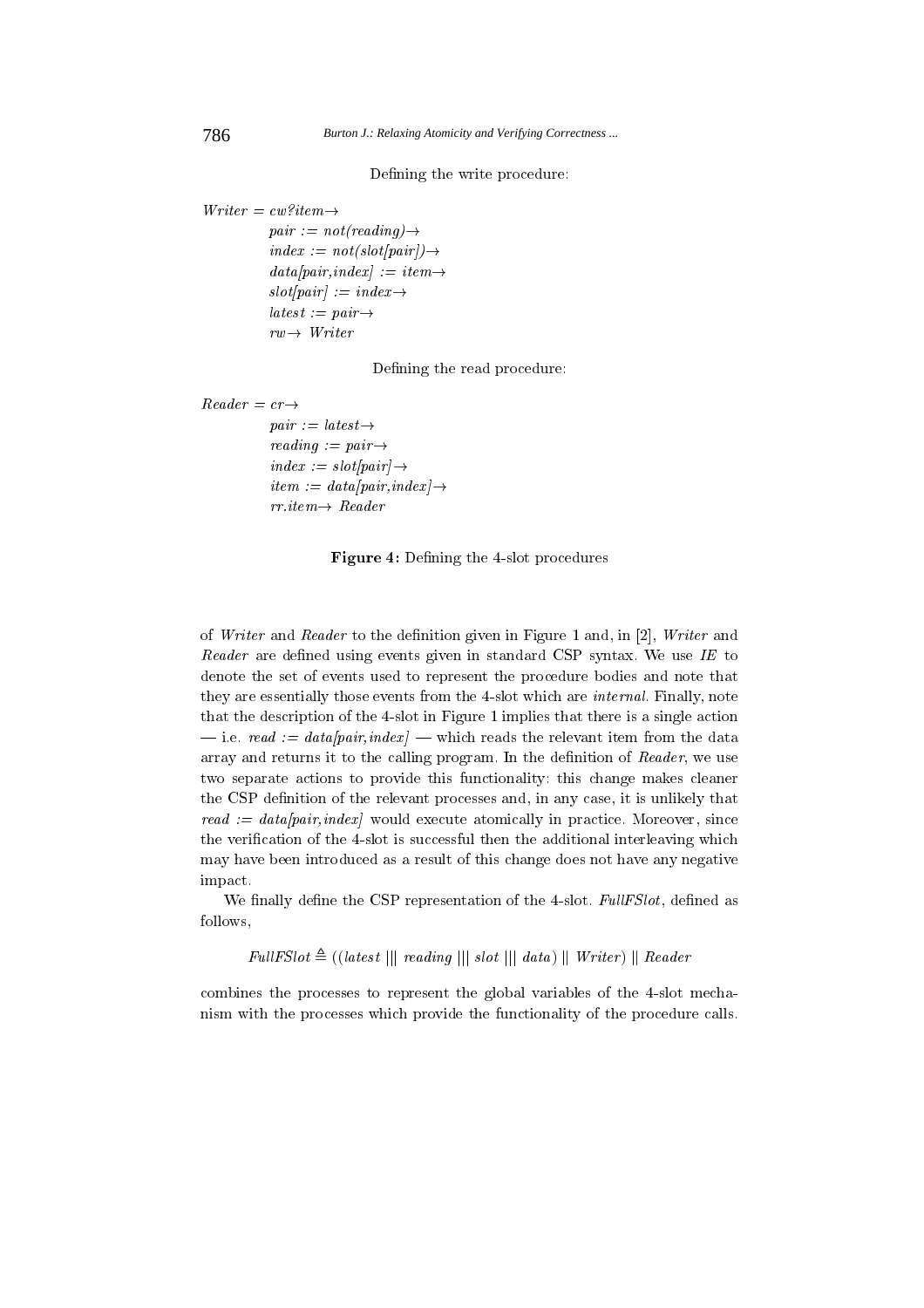- $-$  Register  $\triangleq$  Reg(0)
- $Reg(x) = read.x \rightarrow Reg(x) \square write? y \rightarrow Reg(y)$

Figure 5: A CSP version of the register

Moreover, all events from  $IE$  - i.e. all internal events used to implement the procedure bodies — are left visible. This representation of the 4-slot will be used for verification as the internal events must be left visible for this purpose: see Section 6 for further details. The process

$$
\mathit{FSlot} \triangleq \mathit{FullFSlot} \setminus \mathit{IE}
$$

then gives the CSP representation of the actual 4-slot. The only visible events in which it engages are call and return events.

The CSP version of the register is presented in Figure 5. Since read and write procedures may not occur concurrently in the register and because there is no longer any need to ensure that the 4-slot and register representations in CSP have the same interface, we represent reads and writes respectively as single events. (The channels read and write are assumed to communicate values from dataint.) The variable *data* from Figure 2 is represented as a parameter to the register process and, since individual CSP events occur instantaneously and cannot occur concurrently, we are guaranteed to have atomic transfers of data.

#### $\bf{6}$ Verifying the 4-slot

We now move on to present the extraction mapping,  $extr_{FS}$ , which is used in the verification of the 4-slot. Before doing this, we first note that the verification itself is carried out with regard to  $FullFSlot$  - i.e. the 4-slot with all of its internal events left visible  $-$  rather than with regard to  $FSlot$ . This is simply because the traces of  $FSlot$  — consisting only of call and return events — do not give enough information to allow us to reclaim the traces of Register via an interpretive mapping. This is similar to the approach followed by *linearizability*, where the internal events used to implement method bodies in concurrent objects are made visible during verification (see [10] and Section 9.2). Section 7 then shows how we reclaim the correctness of *FSlot*. Since extraction mappings are strict and monotonic, we define  $extr_Fs$  in the following way. By the strictness property,  $extr_{FS}(\langle\rangle) = \langle\rangle$ . For any trace  $t \in \tau \text{FullFSlot}$  such that  $t \neq \langle\rangle$ , then  $t = u \circ \langle a \rangle$  for some trace u and event a. By the monotonicity property, we know that  $extr_{FS}(t) = extr_{FS}(u) \circ r$  for some trace r, where r may be the empty trace,  $\langle \rangle$  (we say that we extract to  $r \rightharpoonup$  or to the event/s which comprise  $r \rightharpoonup$  on the

787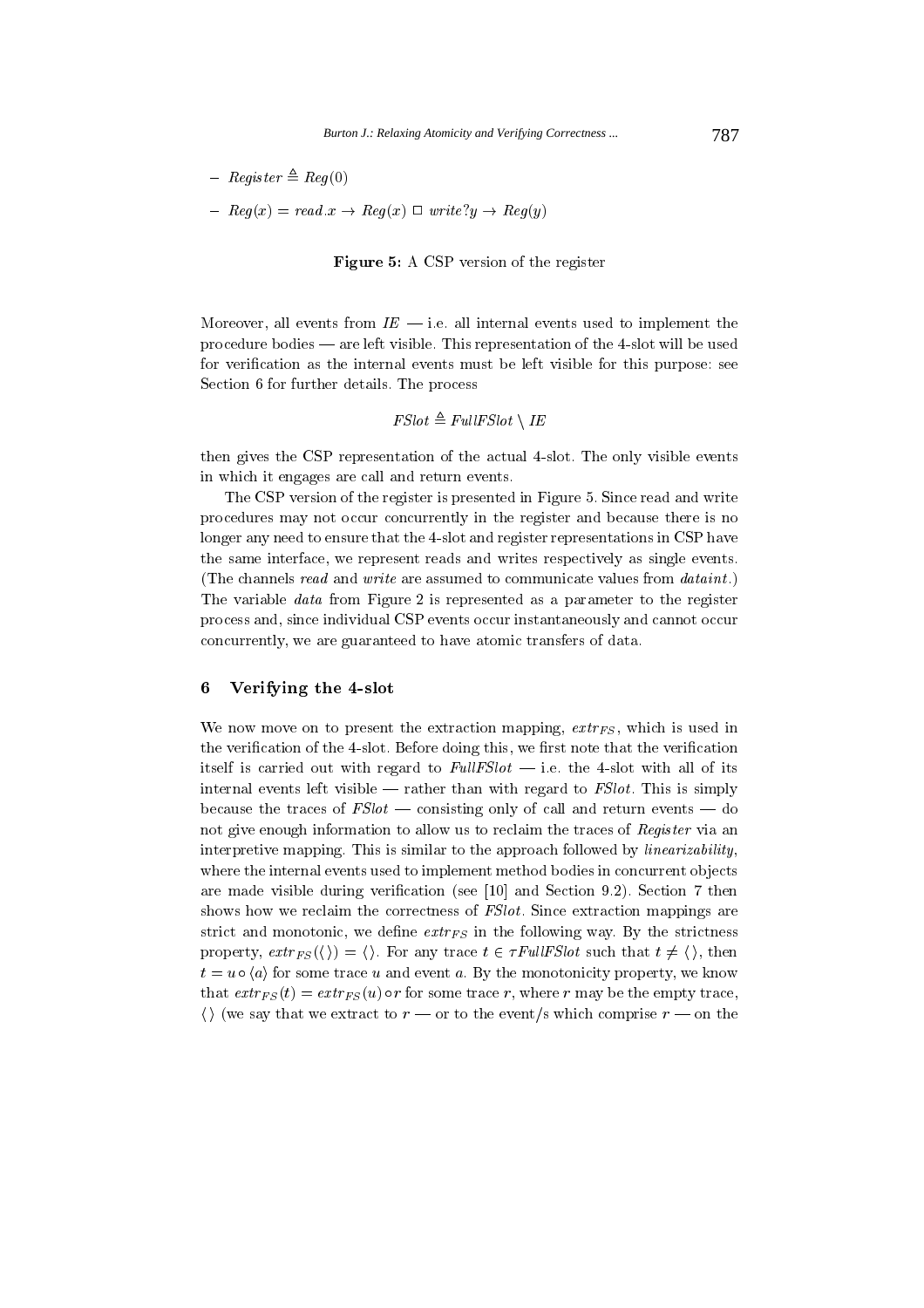occurrence of a). Thus, in order to define the mapping, we take  $u \circ \langle a \rangle$  and must decide which high-level event or events from the register the occurrence of a after  $u$  represents. (Note we assume all events from  $FullFSlot$  are finally invisible.)

In order to do this, there are two main factors which must be taken into account. Firstly, we must extract to exactly one high-level write for each lowlevel write which occurs<sup>5</sup> and, similarly, we must extract to exactly one high-level read for each low-level read which occurs (moreover, the extracted event must transmit the same data value as the corresponding low-level read or write). For example, for each sequence of events used to represent a particular low-level write in  $t \in \tau \text{FullF}$ Slot, on the occurrence of exactly one of those events we will extract to the occurrence of a high-level write which transmits the same data value as the low-level write and on the occurrence of the rest of the events which comprise that low-level write we will not extract to anything. This restriction obviously makes sense intuitively; moreover, it is necessary when one comes to consider the correctness of environment processes with which FSlot might be composed (see [2] for further details). Note, however, that we never extract to a high-level event on the occurrence of a call or return event. This reflects the fact that such events do not provide any of the functionality of the procedures with which they are associated. The second factor to take into account when defining  $extr_F$  is that we are mapping traces of FullFSlot to those of Register. This means that any high-level read event to which we extract must transmit the same data value as the last high-level write to which we extracted.

Mimicking the behaviour of the register after application of the mapping is complicated by two main factors (detail on how the relevant situations may arise can be found in Sections 6.2 and 6.3):

- A low-level read may actually read data written into FullFSlot by a lowlevel write that has not yet completed (that is, it has not yet updated both relevant control variables to fully indicate where it wrote the data).<sup>6</sup>
- The slot and pair from which data is to be read on a particular low-level read may be fully determined before their identity has been discovered from the relevant control variables.

 $5$  We use low-level write to mean a particular execution of the events in FullFSlot which implement the write procedure of the 4-slot; similarly, low-level read is used to mean a particular execution of the events in FullFSlot which implement the read procedure of the 4-slot. A high-level write is then simply an event occurring on channel write; a high-level read is an event occurring on channel read.

<sup>&</sup>lt;sup>6</sup> We regard a particular low-level read or write as having completed when it has performed its last event *prior* to the relevant return event. At this point, the relevant procedure execution has completed all of its work and the effects of that work will be visible to subsequent procedure executions. Thus, a low-level write effectively completes when it updates the control variable latest and a low-level read completes when it reads the value from the appropriate slot in the data array.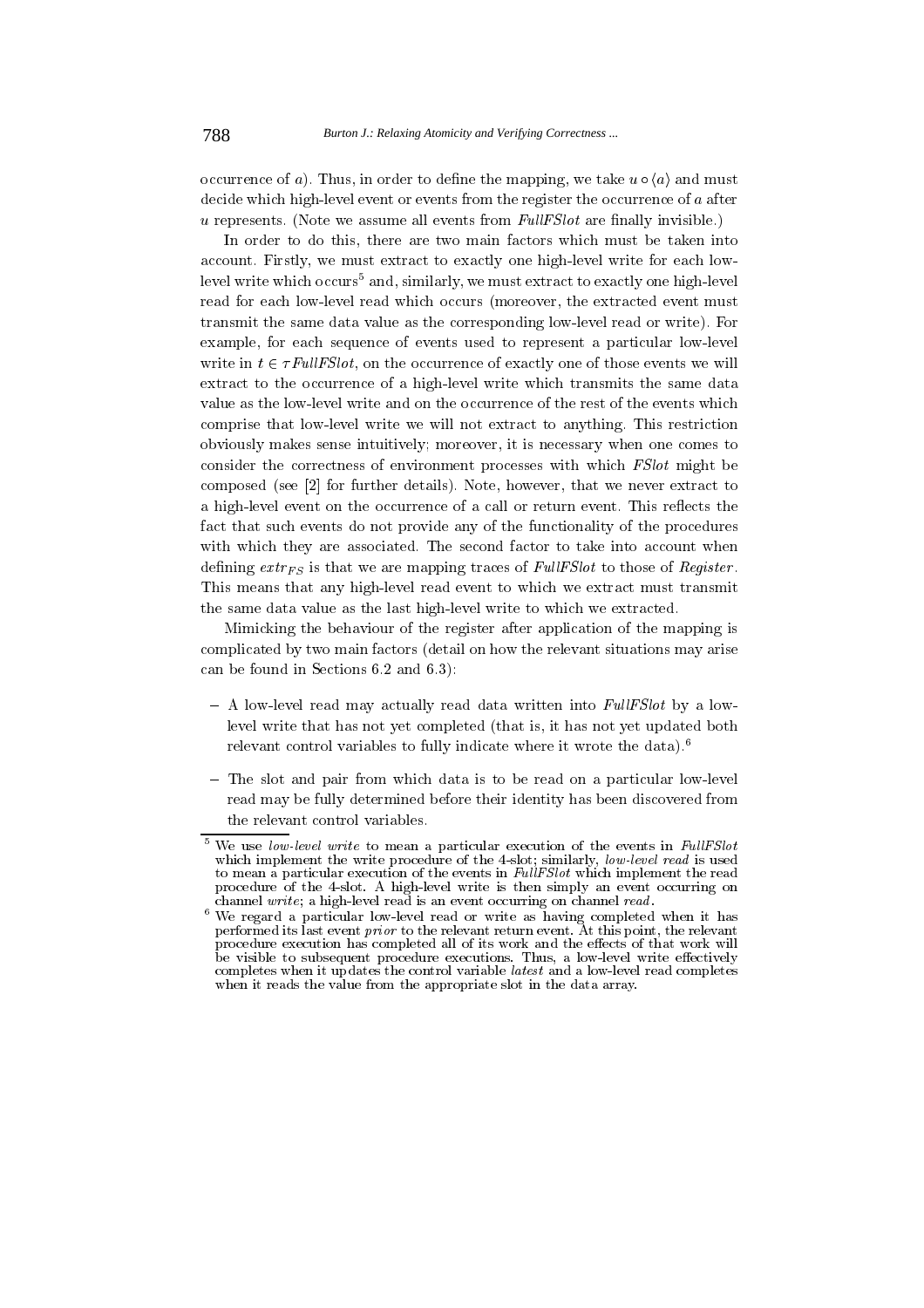The first point has the consequence that we cannot always extract to a highlevel write event at exactly the point at which the low-level write has completed (i.e. we cannot always extract on the occurrence of the event which updates the variable *latest*). If we were to do this, the reader side may have already read and extracted the value written and, at the specification level, we will get a trace which apparently manages to read a value before it has been written. However, we must also be careful not to extract the current write yet if the reader could still read the value written by the previous write.

As soon as it is fully determined which slot and pair the reader will read from, the value to be read is also fully determined. This is because the writer will not be able to access the relevant slot of the data array until this read has finished, since the 4-slot maintains the property of *data coherence*.<sup>7</sup> As a result, by the second point given above, we may know exactly which value the reader is to read before it has completed interrogating the necessary control variables. And we must extract to a high-level read as soon as the value to be read is determined: if we did not do this, the reader could wait until an arbitrary number of further writes had been completed and extracted and only then complete and extract this read. This would give the apppearance of reading an old value and so of having more memory than the single slot of the register.

Before proceeding, it is also necessary to observe that the event on the occurrence of which we actually extract to a high-level write is not always the same and depends on the way in which low-level reads and writes have been interleaved; a similar comment applies with regard to extraction to high-level read events.

#### $6.1$ An annotated 4-slot

Figure 6 presents an annotated version of the 4-slot mechanism, using numbers to indicate positions within the read and write procedures (recall that "writer" is used as shorthand for "write procedure" and "reader" as shorthand for "read procedure"). These annotations are used both in the definition of the extraction mapping and in its explanation. The call and return events do not appear in this annotated version of the mechanism since their occurrence does not provide any of the information needed to define the extraction mapping and we never extract to anything on their occurrence. We therefore assume that the mechanism is also at position 1 with respect to a particular procedure when it is immediately prior to a return from that procedure or immediately prior to a call to that procedure.

Before presenting the mapping, we consider in greater detail the points at which a particular low-level read or write should be extracted. Note that the

 $7$  Data coherence is preserved if and only if a reader and writer may not simultaneously access the same data slot in the 4-slot. It is this property which allows us to make the simplifying assumption that reads and writes to the 4-slot data array are atomic. (See discussion of related work in Section 9.)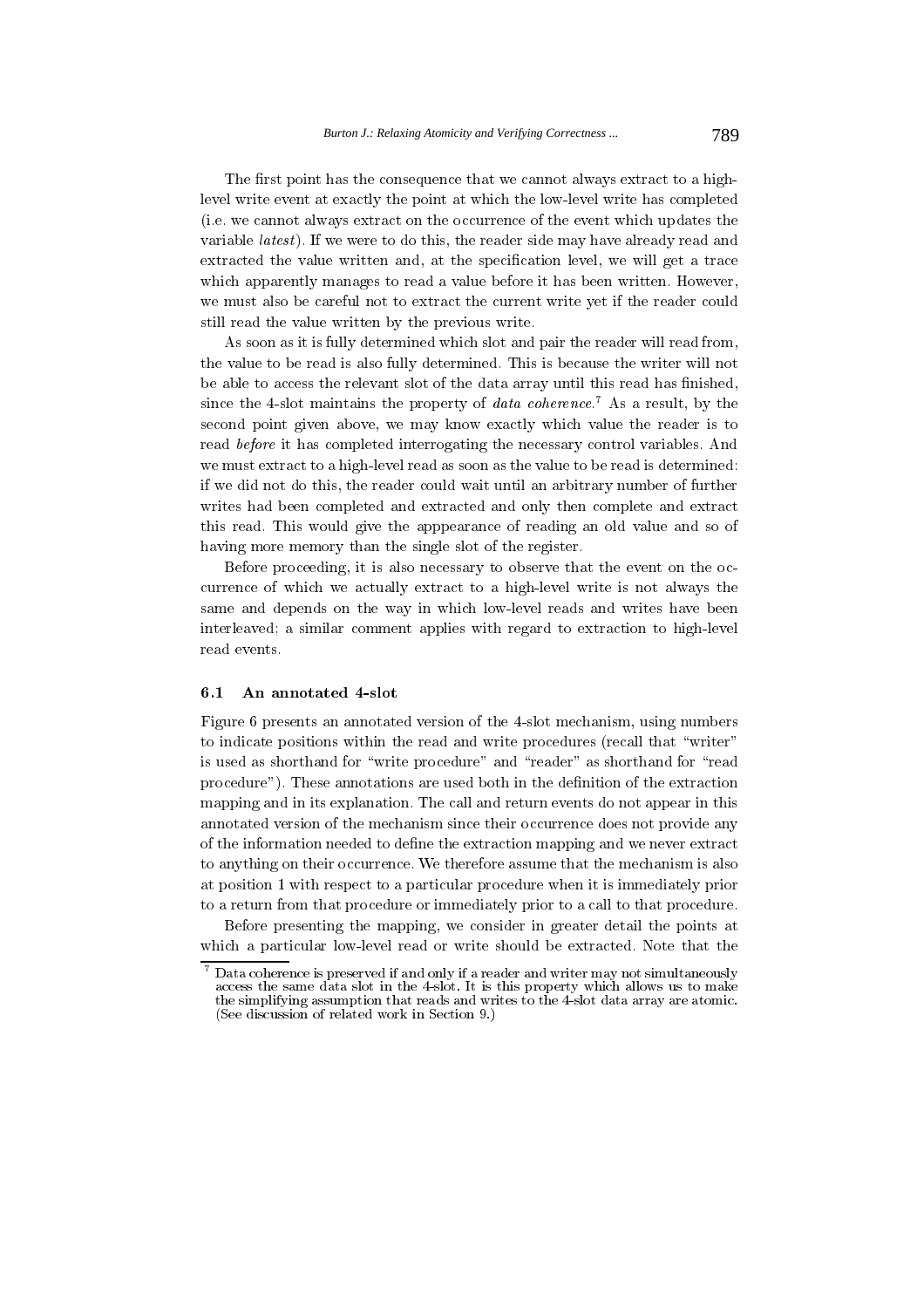The Writer:

- 

|                |      | $pair := not (reading).$             |
|----------------|------|--------------------------------------|
| $\overline{2}$ |      |                                      |
|                |      | $index = not(slot[pair]).$           |
| 3              |      |                                      |
|                |      | $data[pair, index] := item$          |
| $\overline{4}$ |      |                                      |
|                |      | $slot[pair] := index;$               |
| 5              |      |                                      |
|                |      | $\mathit{lates} t := \mathit{pair};$ |
|                | end: |                                      |

The Reader:

- - +G (  $\overline{2}$ - +G - ( -- +G 2- 4(  $\blacksquare$  . The contract of the contract of the contract of the contract of the contract of the contract of the contract of the contract of the contract of the contract of the contract of the contract of the contract of the  $end$ 

**Figure 6:** Simpson's 4-slot mechanism annotated

 - - -- - - - /- - - - - \$ / - 

### $\sim$  .  $\sim$  0.1.0.0.0.1.1, 0.1.0  $\sim$  0.1.0.0.1 0.1.0.0.1 0.0.0.1.1.

 $\mathbf{J} = \mathbf{I} \mathbf{S}$  - - 
- - - 
 -1 
 - 
- coherence is preserved (again, see discussion of related work in Section 9). Finally, \$ - 
 \$ +G - + - - 

 $\bar{1}$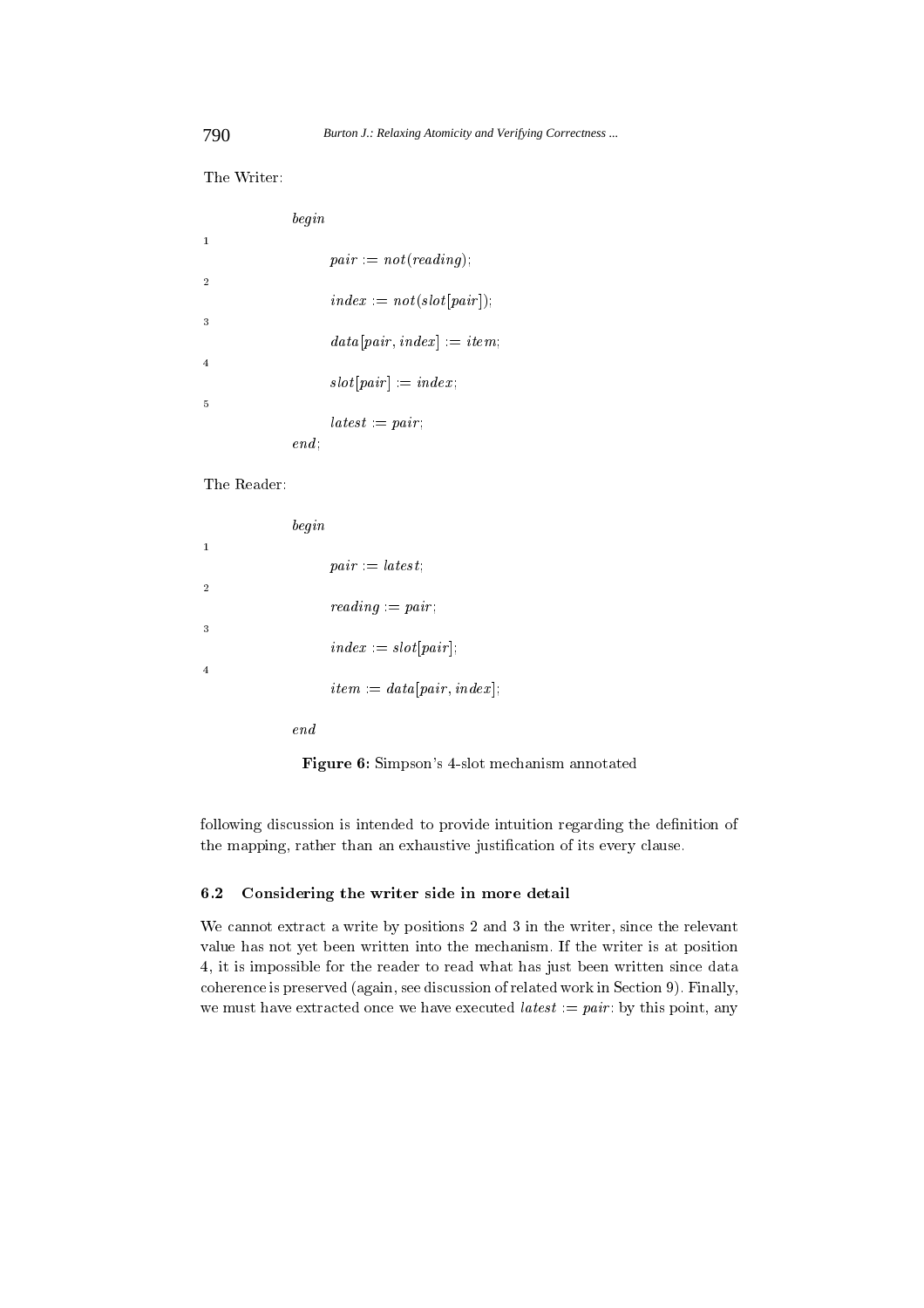new execution of the read procedure can read the value which has just been written into the mechanism by the current write. This means that, if we have not already extracted on the current write, we must do so on the occurrence of  $\mathit{lates} t := \mathit{pair}.$ 

We therefore consider position 5 in the write procedure and the conditions under which we need to have extracted a high-level write event by the time that we reach it: in other words, when do we extract a write event on the occurrence of  $slot[pair] := index$ . In general, we need to have extracted by this point if the reader already knows, or can discover without any further writer action, the pair into which the writer has just written. If this is the case, the reader can proceed to find out which slot in the pair was written to and so read and extract the value just written. This can happen in the following circumstances:

- If we have already extracted in the reader and the global variable *latest* stores the same value as the variable pair in the writer. (The value of pair in the writer tells us the pair which the writer has just written to.)
- $-$  If we are at position 1 in the reader and the global variable *latest* stores the same value as the variable *pair* in the writer.
- If we are at position 2 or 3 in the reader but have not extracted yet, and the value of pair in the reader is the same as the value of pair in the writer. (In the corresponding conditional branches in the extraction mapping definition given in Figure 7, we do not actually state explicitly the requirement that the reader has not yet extracted. This is simply because, if the value of pair in the reader is the same as the value of pair in the writer, then the reader cannot have extracted yet (this issue is expained more fully in  $[2]$ )).

Note that, by the detail below, the reader must always have extracted by the time that it reaches position 4.

#### Considering the reader side in more detail  $6.3$

Recall that we will extract to a high-level read event as soon as we are certain of the pair and slot combination from which we will read on the current low-level read

By position 2 in the reader, we know the pair we must read from. In order for it to be fully determined by this point the slot from which we will read, it has to be the case that the writer is unable to write again to this pair before we have completed the current read. (If the writer could write to this pair again, it would first write to the other slot of the pair, to which element the reader could then be directed.) If the writer is to be unable to write to this pair, it is necessary that the value of pair in the reader is the same as the value of reading.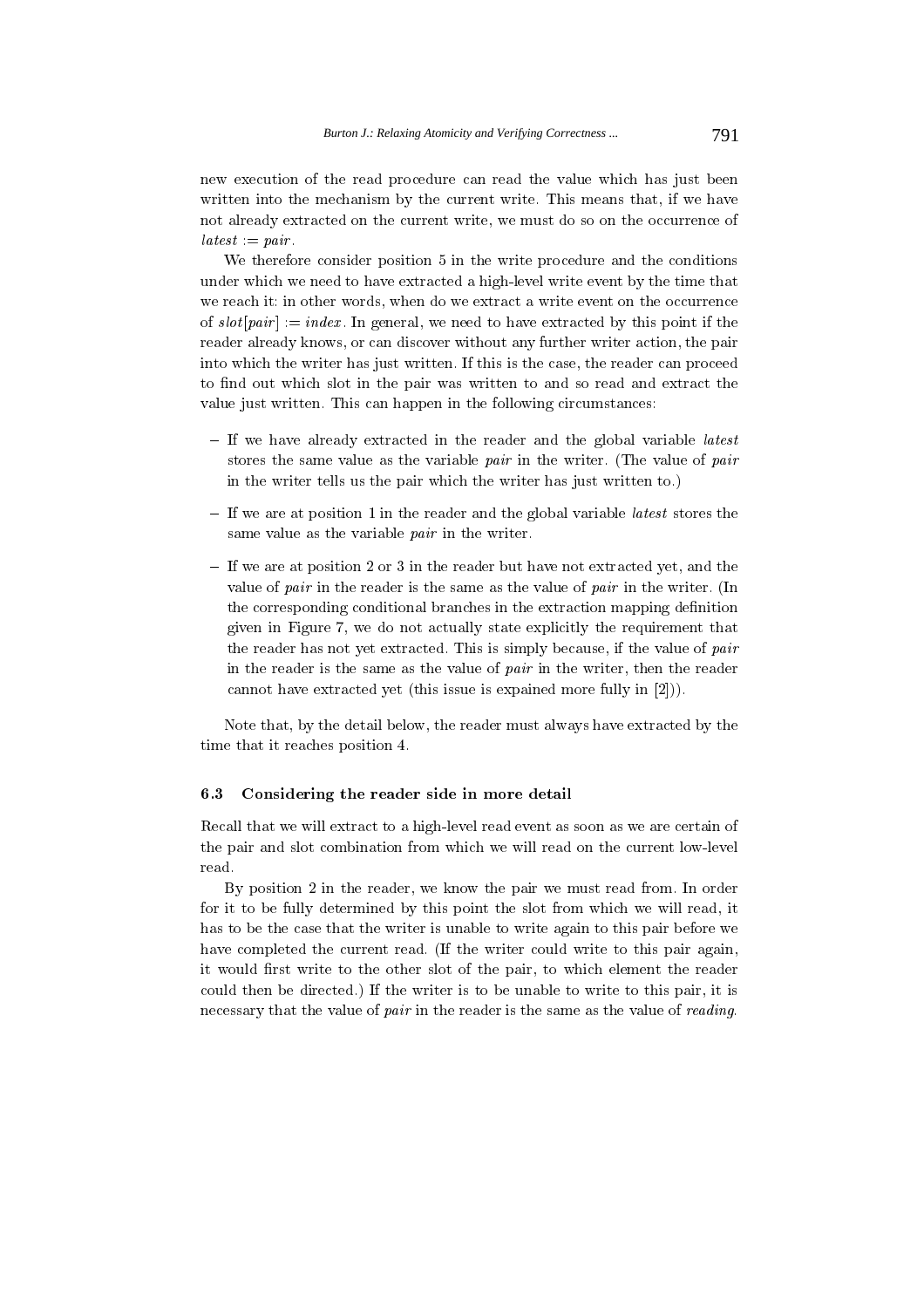We therefore have to have extracted a read by position 2 in the reader  $-$  that is, extracted on the occurrence of  $pair := latest - in$  the following circumstances:

- If the writer is at position 1 or position 5, and *pair* in the reader has the same value as reading
- If the writer is at positions 2, 3 or 4, the value of pair in the writer is not the same as the value of pair in the reader and pair in the reader has the same value as reading.

In order to check these conditions in practice, we use the value stored in *latest* in place of that stored in pair in the reader: the conditions must be checked at position 1, when pair has not yet been updated with the value of latest.

By position 3, we know the pair we will read from and have also indicated this to the writer. We have to have extracted by position 3 if the writer is at position 1 or position 5 or if the value of pair in the reader is not the same as the value of pair in the writer. These conditions are essentially the same as those given for position 2, when we bear in mind the fact that we have just assigned the value of *pair* in the reader to *reading*.

Finally, we must always have extracted by position 4 since, at this point, we know both the slot and pair of the data item which we shall read.

It can be seen from the above discussion that the position of the writer plays a role in whether or not we extract a read event. And, in fact, the writer moving to position 5 may necessitate the extraction of a read event. This means that the event  $slot[pair] := index$  will, in some cases, be extracted to both a read and a write event. This can be seen in the definition of the extraction mapping in Figure 7.

#### $6.4$ Presenting the extraction mapping

We now proceed to define  $extr_{FS}$ . Before giving the definition of this mapping, it is necessary to introduce some auxiliary notation.

- For any trace  $t \in \tau$  Full FSlot:
	- we take  $exR(t) = yes$  if and only if we have already extracted a read event during the current low-level read and take  $exR(t) = no$  otherwise.
	- we take  $exW(t) = yes$  if and only if we have already extracted a write event during the current low-level write and have  $exW(t) = no$  otherwise
- $\frac{1}{x}$  *late* gives the current value stored by the control variable *latest*.
- rp gives the current value of the variable pair in the reader and  $wrp$  gives the value of the variable *pair* in the writer.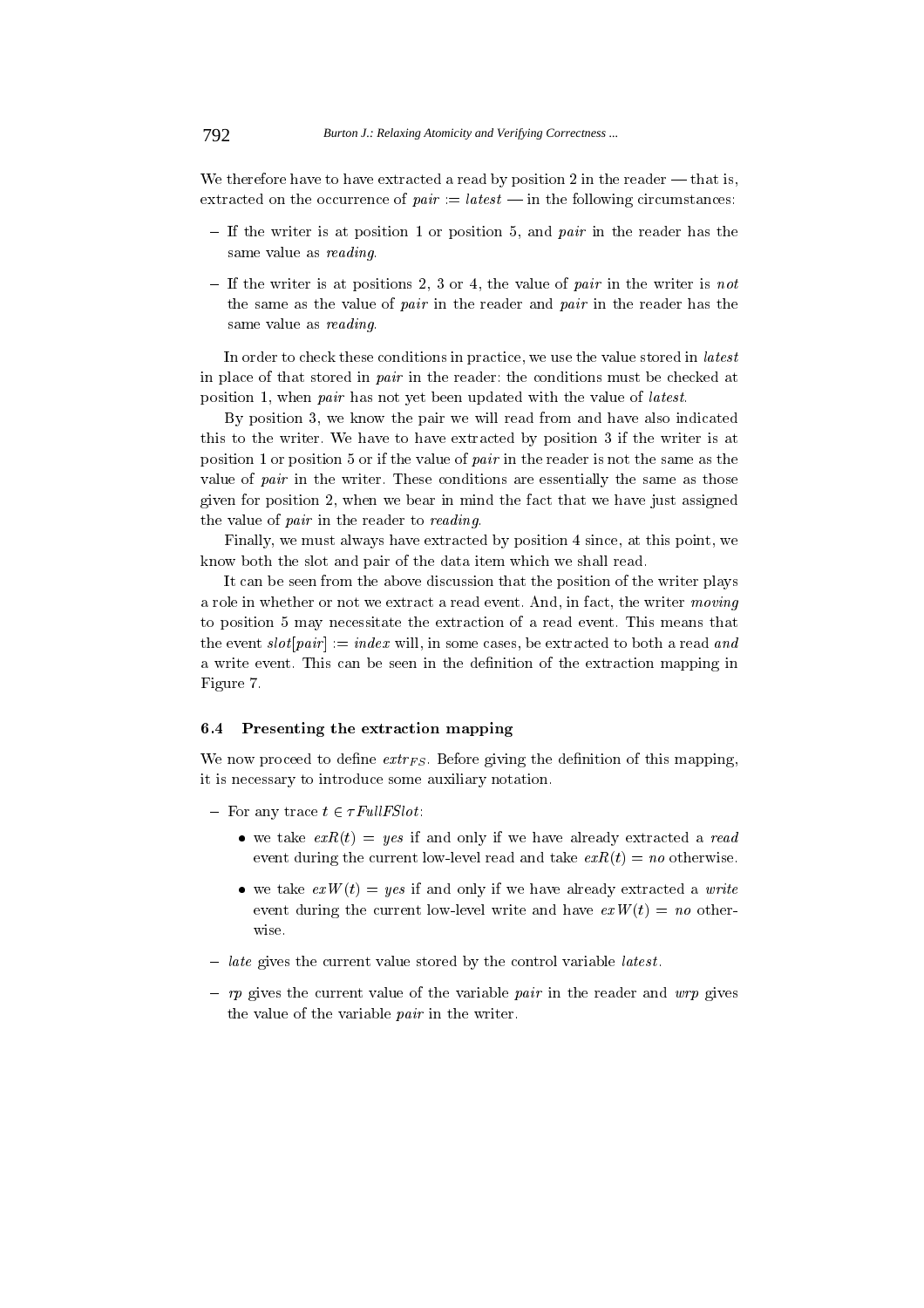- $rPos$  gives the current position of the reader and  $wPos$  gives the current position of the writer.
- $-$  rdng gives the value currently stored in the variable reading.
- $-$  slot[i] gives the value currently stored at position i in the array slot.
- $-$  wVal gives the last value written into the mechanism.
- $-$  data [i][j] gives the data value stored by the mechanism in pair i, slot j.

We then have that  $extr_{FS}(\langle \rangle) \triangleq \langle \rangle$  and, for  $t \circ \langle a \rangle \in \tau FullFSlot$ ,

$$
extr_{FS}(t \circ \langle a \rangle) \triangleq extr_{FS}(t) \circ u
$$

where  $u$  is as defined in Figure 7. A brief comment is required on the clauses used for the extraction of write events, since at first sight some of them may not appear to be mutually exclusive. That they are mutually exclusive follows from the fact that, if the reader is at position 1, then it cannot yet have extracted, and, as observed above, the reader cannot yet have extracted if the value of pair in the reader is the same as the value of pair in the writer.

Using the mapping  $extr_Fs$  and the means of automatic verification described in [2], we were able to verify that FullFSlot  $\mathbb{Z}^{rab}$  Register. We also show in [2] that FullFSlot refines-after-hiding Register in the stable failures and failures divergences models. Verification of refinement-after-hiding in both of these models reuses the mapping  $extr_{FS}$ , while the additional effort required to show correctness is minimal. Thus, we have that the 4-slot is a valid implementation of the register.

#### $\overline{7}$ Verifying processes which communicate with the 4-slot

We face certain difficulties when attempting to use standard refinement-afterhiding — the details of which were sketched in Section  $4 -$  to show the correctness of any process with which the 4-slot might be composed. This is for a number of reasons. To begin with, we have verified FullFSlot, a version of the 4-slot with all internal events left visible, while any environment process with which the 4-slot would be composed would engage only in the relevant call and return events. This causes problems since the definition of refinement-after-hiding requires that the extraction mapping  $extr_{FS}$  also be used when interpreting the behaviours of any such environment process. In addition, although we verify FullFSlot, it is the correctness of FSlot when placed in context in which we are interested. Finally, the fact that a single extraction mapping – i.e.  $extr_Fs$  – is used to interpret the behaviours of FullFSlot causes problems with respect to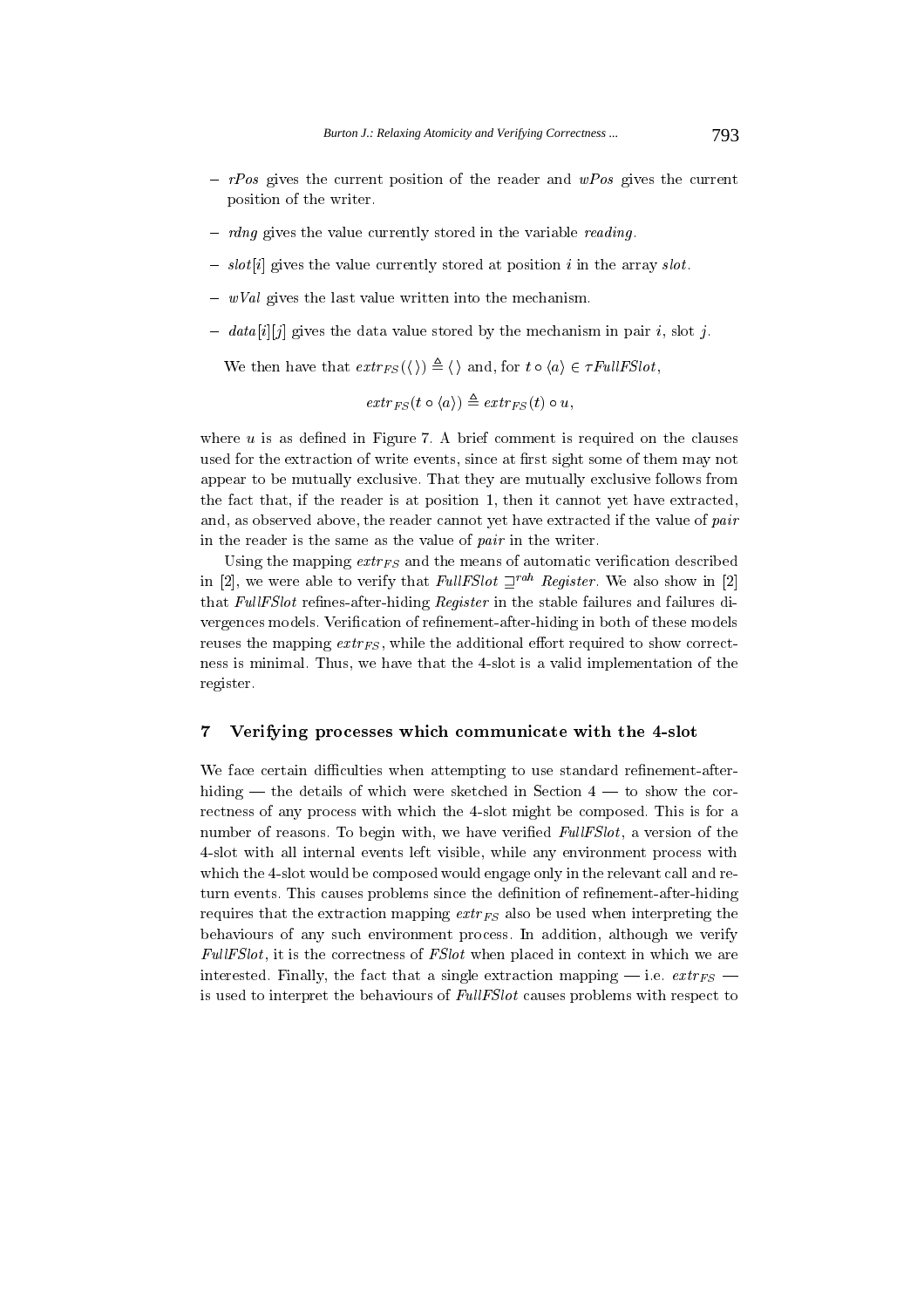|               | $\langle write \, wVal \rangle$                                                                                                  | if (a is $slot[pair] := index) \wedge$<br>$(rPos = 1 \land late = wrp)$                                                          |
|---------------|----------------------------------------------------------------------------------------------------------------------------------|----------------------------------------------------------------------------------------------------------------------------------|
|               | $\langle write \, wVal \rangle$                                                                                                  | if (a is $slot[pair] := index) \wedge$<br>$(exR(t) = yes \land late = wrp)$                                                      |
|               | $\langle write \, wVal \rangle$                                                                                                  | if (a is $slot[pair] := index) \wedge$<br>$(rPos = 2 \lor rPos = 3) \land$<br>$(rp = wrp \land rp \neq rdnq)$                    |
|               | $\langle write \, wVal \rangle$                                                                                                  | if (a is latest := pair) $\wedge$<br>$(exW(t) = no)$                                                                             |
|               | $\langle write \,.wVal, \, read. \, wVal \rangle$                                                                                | if (a is $slot[pair] := index) \wedge$<br>$(rPos = 2 \lor rPos = 3) \land$<br>$(rp = wrp \land rp = rdng)$                       |
| $u\triangleq$ | $\langle read.\left( \mathit{data}\left[\mathit{late}\right]\left[\mathit{slot}\left[\mathit{late}\right]\right]\right) \rangle$ | if (a is pair := latest) $\wedge$<br>$(wPos = 1 \lor wPos = 5) \land$<br>$(late = rdng)$                                         |
|               | $\langle read. (data[late][slot[late]] ) \rangle$                                                                                | if (a is pair := latest) $\wedge$<br>$(wPos = 2 \lor wPos = 3 \lor$<br>$wPos = 4) \wedge$<br>$(wrp)! = late \wedge late = rdnq)$ |
|               | $\langle \text{read.}(\text{data}[\text{rp}][\text{slot}[\text{rp}]]) \rangle$                                                   | if (a is reading $:= pair) \wedge$<br>$(exR(t) = no) \wedge$<br>$(wPos = 1 \lor wPos = 5 \lor$<br>$wrp := rp$                    |
|               | $\langle \text{read.}(\text{data}[\text{rp}][\text{slot}[\text{rp}]]) \rangle$                                                   | if (a is index := slot[pair]) $\wedge$<br>$(exR(t) = no)$                                                                        |
|               | $\langle \rangle$                                                                                                                | ot her wise                                                                                                                      |

**Figure 7:** Defining  $extr_{FS}$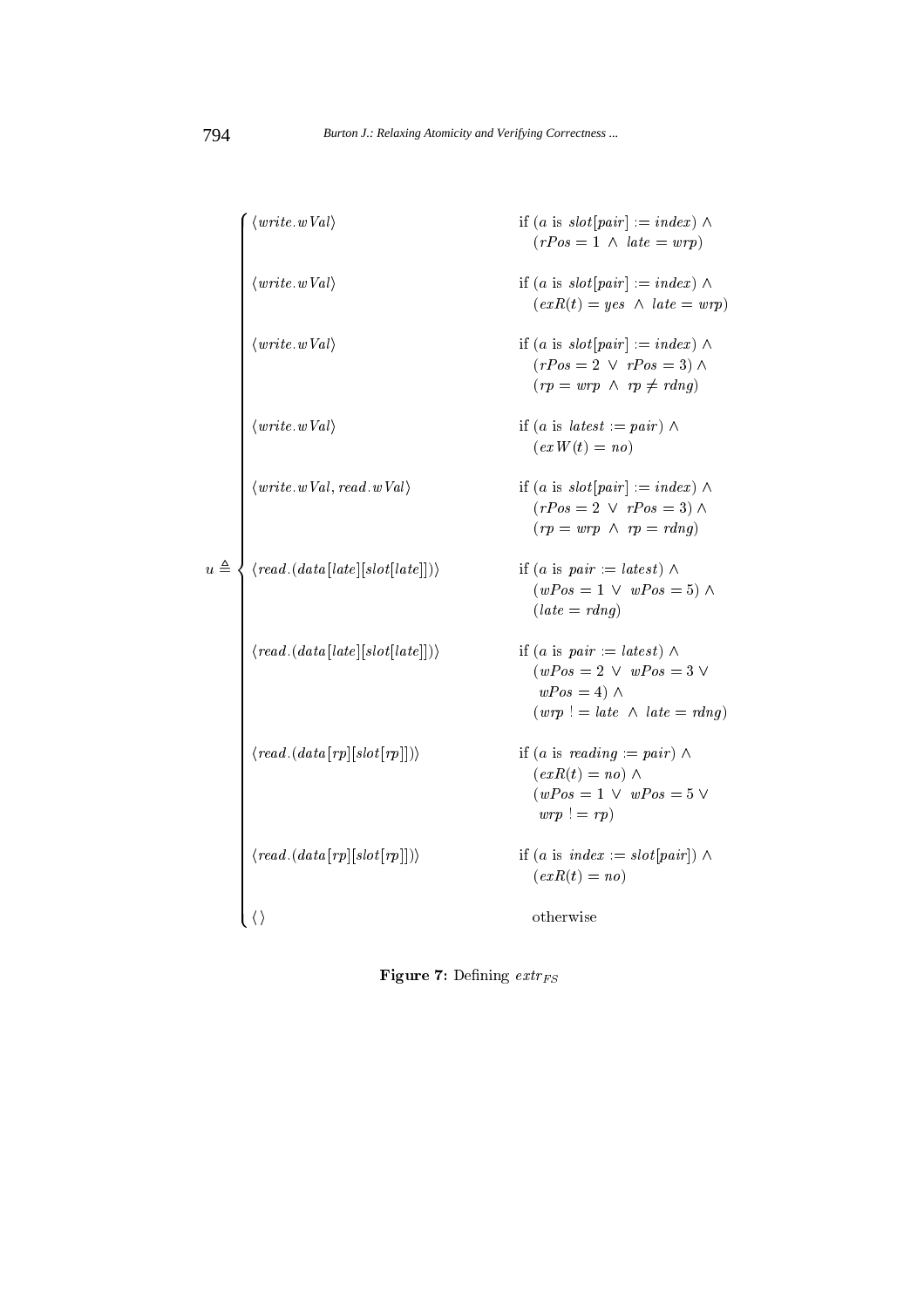compositionality: in effect, we would need to compose FullFSlot with the relevant environment process before we could verify the latter. (A full account of these problems may be found in [2].) Thus, work is described in [2] that builds on and uses the standard notion of refinement-after-hiding and which does allow us to verify processes which communicate with the 4-slot.

#### A solution to the problem  $7.1$

We first impose on any network to be verified the restriction that any component process which is part of that network can communicate with at most a single instance of the 4-slot. Any such process may, of course, communicate with other processes and the network as a whole may contain multiple 4-slot instances. Consider, then, an implementation process,  $IW$ , which communicates with the 4-slot via the write procedure; the corresponding specification process,  $SW$ , communicates with the register using channel *write*. Consider also an implementation process,  $IR$ , which communicates with the 4-slot via the read procedure; the corresponding specification process,  $SR$ , communicates with the register using channel  $read$ . Prior to verification,  $IW$  is composed in parallel with a small additional process to deal with the fact that it only engages in call and return events from the 4-slot write procedure while all internal events are left visible when the 4-slot itself is verified. We then (attempt to) show that the resulting process refines-after-hiding  $SW$ . The verification of IR is treated in a similar manner. Assuming that the respective verifications of  $IW$  and  $IR$  are successful, a result is given in  $[2]$  which lets us infer that

$$
(IW \otimes IR) \otimes FSlot \sqsupseteq^{rah} (SW \otimes SR) \otimes Register.^8
$$

Thus, we are able to verify the correctness of processes which communicate with the 4-slot, we have reclaimed for such processes and the 4-slot the facility for compositional verification given by RAH2 from Section 4, and we have derived a correctness result stated in terms of FSlot rather than in terms of FullFSlot. (Full details on the approach described here, and on the relevant result and its proof, can be found in  $[2]$ .)

The reader might speculate at this point that, by imposing the restriction we do, we are ruling out a class of systems that might expose errors in the 4-slot, which errors are able to remain uncovered with our more restricted networks. We make two points in relation to this. Firstly, the restriction is imposed for a reason connected solely to the technical treatment of refinement-after-hiding, namely that relevant environment processes have to be augmented before they

Note that  $IW \otimes IR$  synchronizes in parallel with *FSlot* on the read and write procedure call and return events and then all communication between the two processes is hidden. Note also that an equivalent result holds in the stable failures and failures divergences models.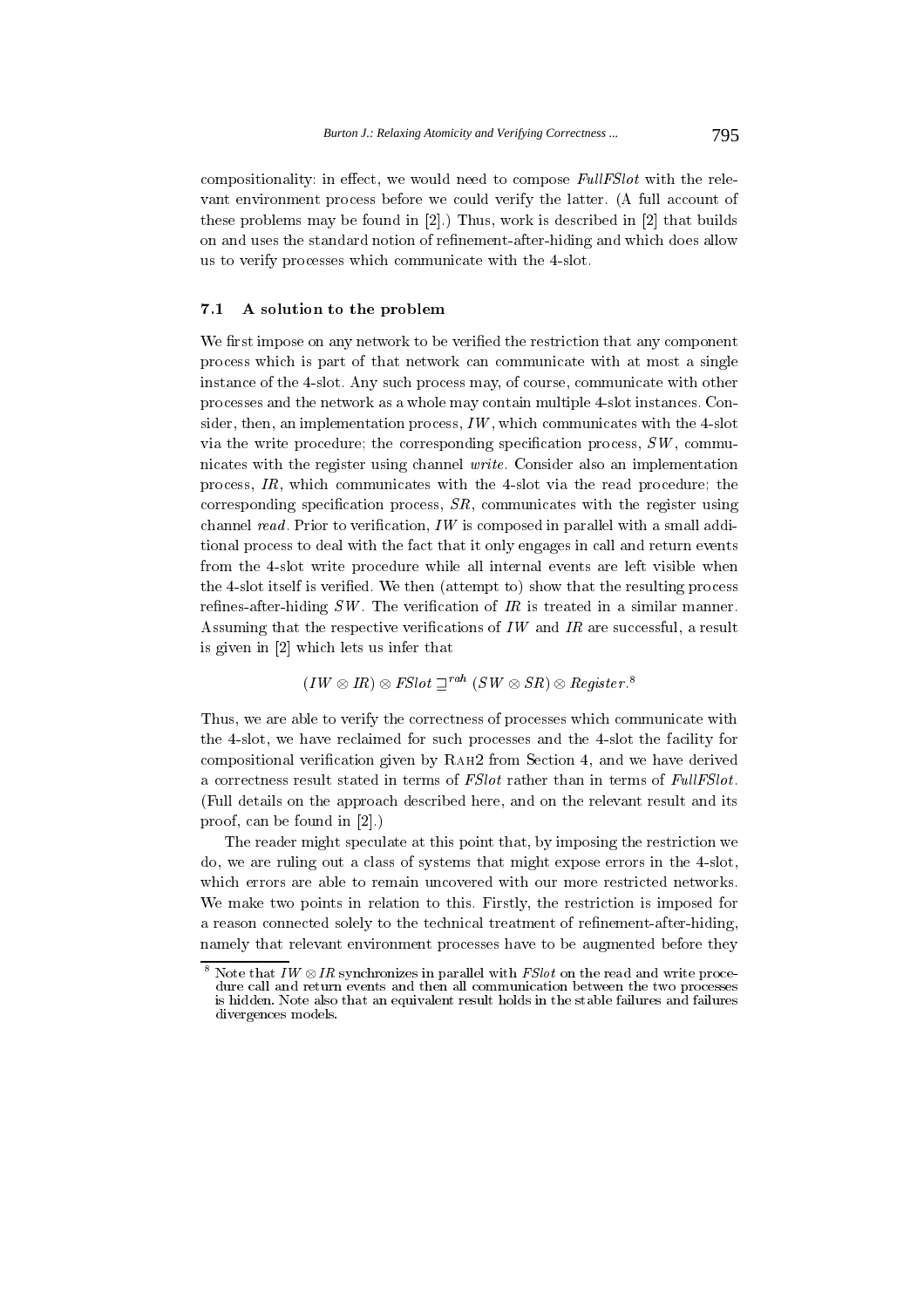- $-$  Write Environ = in?val  $\rightarrow cw$  val  $\rightarrow rw \rightarrow Write Environment$
- $-$  ReadEnviron = cr  $\rightarrow$  rr?val  $\rightarrow$  out.val  $\rightarrow$  ReadEnviron
- $-$  FourSlotEnviron  $\triangleq$  WriteEnviron || ReadEnviron

**Figure 8:** Environment processes for *FSlot* 

are verified. Secondly, we do not restrict the way in which any relevant process may interact with the 4-slot instance that it does communicate with: simply allowing individual environment processes to communicate with multiple instances of the 4-slot would not change the range of interactions possible with any single instance. In other words, our environment processes are still general enough that they may exercise all possible behaviours of the 4-slot. Nonetheless, further work is needed to lift the restriction imposed here on the form of implementation networks which use the 4-slot and which can be verified using refinement-afterhiding.

#### $7.2$ Example environment processes

We now introduce some simple environment processes with which *FSlot* might be composed. This allows us to present (the result of) a simple verification using the approach described in this section, which then facilitates a consideration of the sense in which the 4-slot may be regarded as "correct" (see discussion in Section 8). Figure 8 describes these environment processes: their composition, FourSlotEnviron, may take a value from *dataint* on the channel in, call the write procedure from *FSlot* with this value as a parameter and then wait for the write procedure to return; it may also call the read procedure in *FSlot*, receive a value from *FSlot* via the return of that procedure and then output the result on channel *out*. (Note that the channels in and *out* used here are assumed to be different to those used in the definition of the processes from Figure 3.) Figure 9 then defines corresponding specification processes with which *Register* might be composed: they are essentially a pair of single-slot buffers to be placed on the read and write channels respectively of the register. In respect of the definition of FourSlotEnviron, we observe that WriteEnviron || ReadEnviron is syntactically equivalent to Write Environ  $\otimes$  ReadEnviron, since Write Environ and ReadEnviron do not have any events in common. A similar comment applies with respect to *Register Environ*. Note also that the events on channels in and *out* are regarded as finally visible.

Using the process of verification described in this section, we show that Write Environ composed in parallel with the necessary additional process refines-

796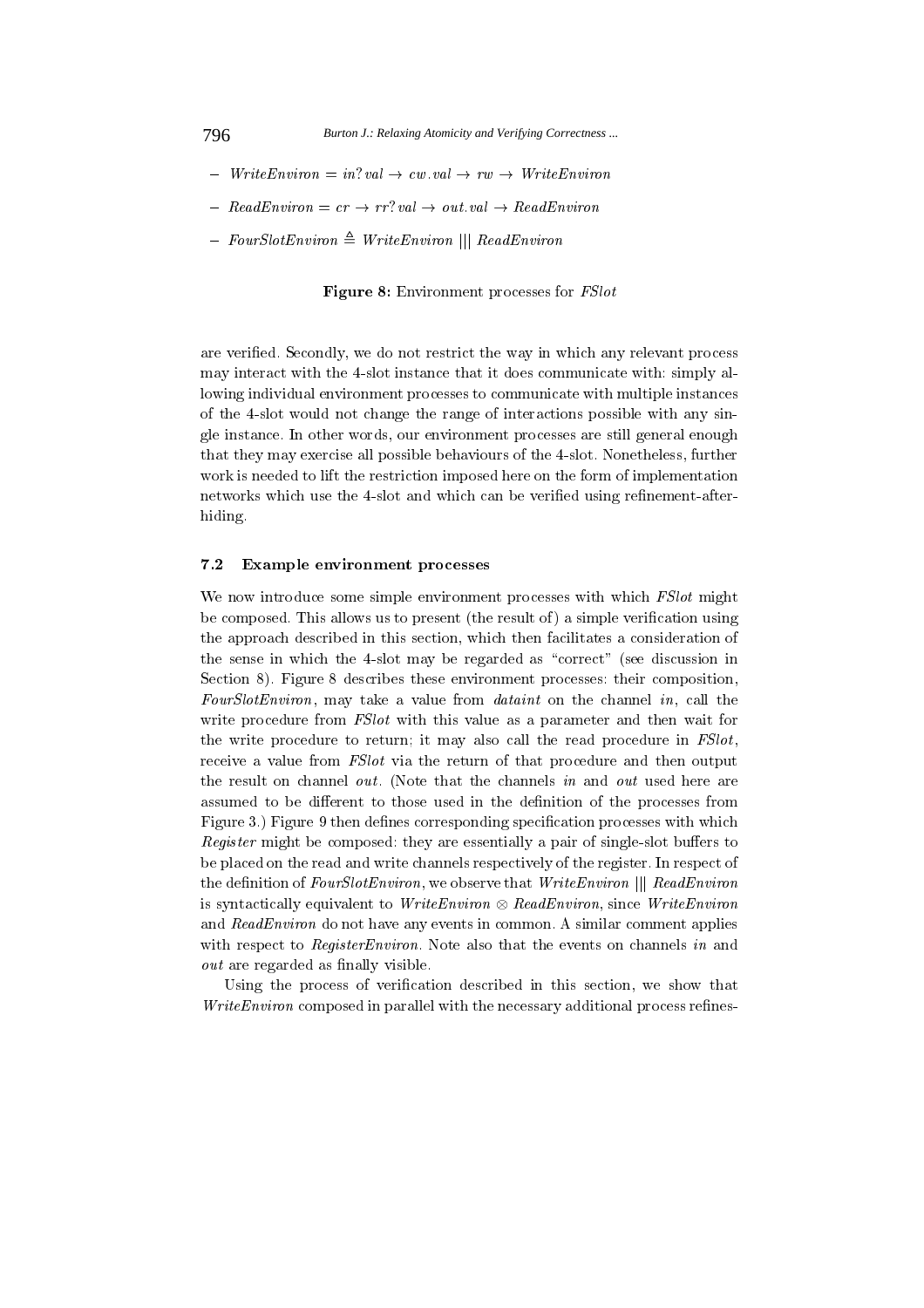- $-$  RegWriteEnviron = in?val  $\rightarrow$  write.val  $\rightarrow$  RegWriteEnviron
- $-$  RegReadEnviron = read?val  $\rightarrow$  out.val  $\rightarrow$  RegReadEnviron
- $-$  Register Environ  $\triangleq$  Reg Write Environ  $|||$  Reg Read Environ

**Figure 9:** Corresponding environment processes for the register

after-hiding  $\text{RegWriteEnvironment}$  and we also show that a similarly augmented ReadEnviron refines-after-hiding RegReadEnviron (full details may be found in [2]). Using the result described in Section 7.1, we are therefore able to infer that

FourSlotEnviron  $\otimes$  FSlot  $\Box^{rah}$  RegisterEnviron  $\otimes$  Register.

Hence, since FourSlotEnviron  $\otimes$  FSlot engages only in finally visible events – namely those on channels in and  $out$  — and by RAH1 from Section 4, we have that

FourSlotEnviron  $\otimes$  FSlot  $\supseteq$  RegisterEnviron  $\otimes$  Register.

#### 8 **Discussion**

The behaviours of the 4-slot could not have been related to those of a register using standard CSP refinement. However, by displacing the boundary at which we directly observe behaviour from the level of component processes to the level of networks of processes we have been able to establish the necessary relationship. This fact is in evidence as we show in Section 7 that  $FourSlotEnvironment \otimes FSlot$ refines Register Environ  $\otimes$  Register according to standard CSP refinement. In essence, we may build an implementation of an (albeit restricted) network which communicates data internally using a register by modifying in a suitable fashion the necessary communication interface and then substituting the 4-slot for the register. This is a significant result since the fact that the 4-slot has more than a single memory slot may be made apparent to a user: a read may begin, interrogate the necessary control variables and then wait for an arbitrary number of writes before completing, thereby appearing to read an old value. It is not immediately clear that such behaviour should be permissible in any valid implementation of a register, which has only a single memory slot. Nonetheless, the result described in Section 7 indicates that, once the 4-slot and register have been placed in suitable contexts and thereby all relevant communication hidden, it is effectively impossible for an observer to distinguish between them.

This raises the question of why, for example,  $FourSlotEnvironment \otimes FSlot$  should refine Register Environ  $\otimes$  Register in the traces model. From the definition of the extraction mapping,  $extr_{FS}$ , it can be seen that read and write procedures

797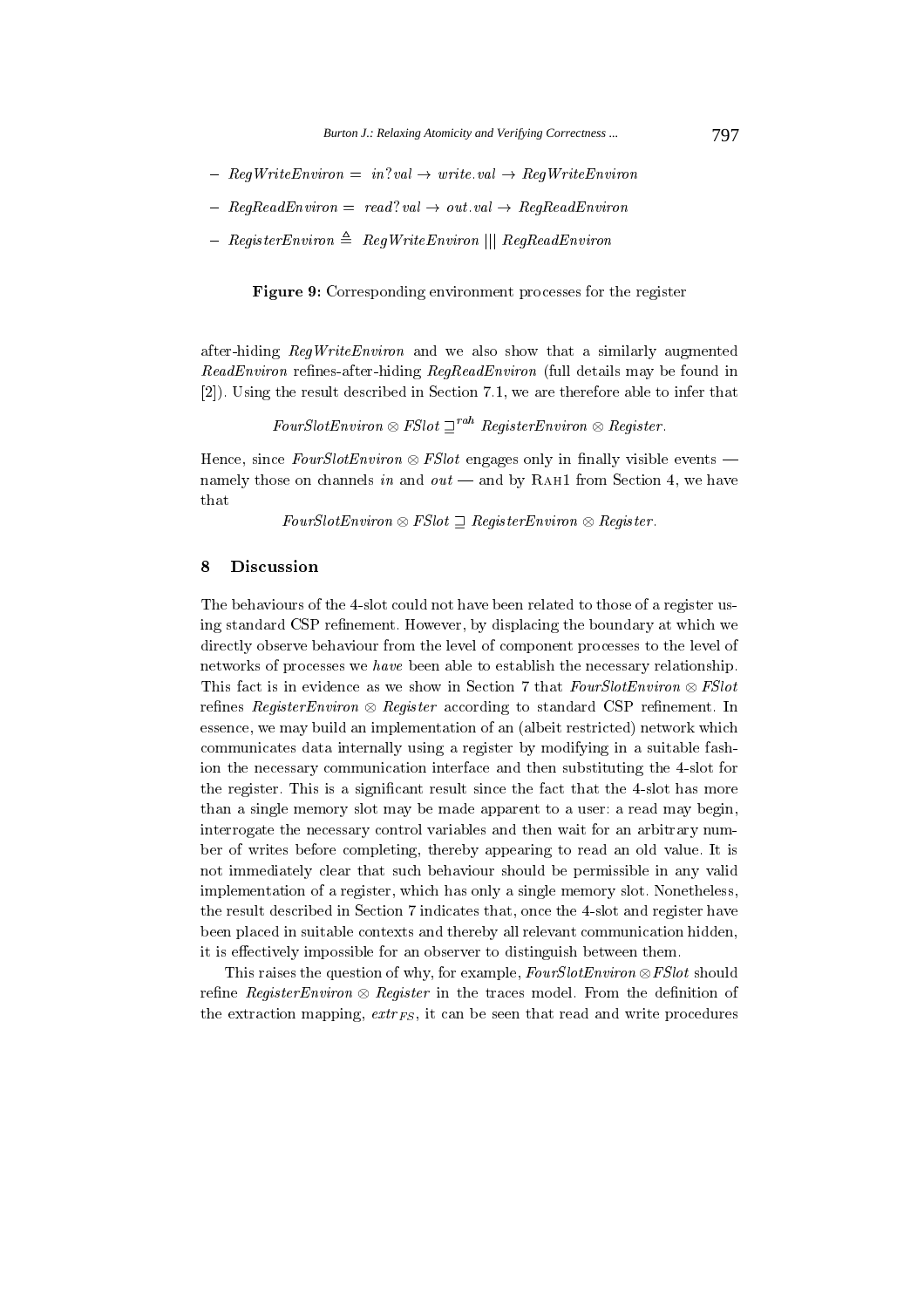appear to take effect at a single point between the occurrence of their call and return events. Indeed, it this possibility of abstracting an operation with duration — in this case a procedure execution — to a computational effect at a single instant which is crucial to our ability to define an extraction mapping (see also the discussion of linearizability in Section 9.2 below). However, this means that, if a read and write procedure are executing in parallel, we have no way of knowing which will "take effect" first: i.e. will the read return the result of this write or of an earlier write. In other words, since an observer of the 4-slot can see only call and return events  $-$  i.e. that observer can only know when a particular procedure execution has begun and when it has finished, rather than knowing anything about its progress during that execution  $-$  there will be a degree of non-determinism in the behaviour of the 4-slot as it appears to that observer. In contrast, there is no such non-determinism in evidence in the behaviour of the register, and reads and writes may not proceed in parallel in that process. However, once Register has been composed with Register Environ and thereby all inter-process communication hidden, all an observer can see are events on channels in and out; similarly, once FSlot has been composed with *FourSlotEnviron*, all that can be observed are events on channels in and out. This adds non-determinism in the specification, since all we know of the specification network is whether or not a value has been provided for writing into the register or whether a value read from the register has just been output to the outside world. In other words, we cannot observe when a value is actually written into or read from the register: thus, to our hypothetical observer, it is no longer clear when exactly those writes and reads take effect whose occurrence is implied by the occurrence of events on channels in and out. Moreover, placing the 4-slot in context and hiding inter-process communication does not seem to result in any additional non-determinism: we do not know when exactly reads and writes to the 4-slot actually take effect but then we did not know this previously either. Thus, disallowing direct observation of the 4-slot and register and allowing us only to observe their behaviours when placed in appropriate contexts seems to have added sufficient non-determinism in the specification such that it matches the non-determinism already exhibited by the 4-slot.

The above discussion is based on intuition regarding what happens when the 4-slot is composed with the simple environment given by FourSlotEnviron and further work is needed to explore these issues more formally. Moreover, the main focus in the above discussion is on the ordering of reads and writes in the 4-slot and register respectively. Just as important is the way in which calls and returns are dealt with in environment processes: for example, it is possible to define an environment process which can detect the fact that the 4-slot is exhibiting additional concurrency not in evidence in the register. This can be done by allowing the occurrence of two consecutive procedure calls in the environment without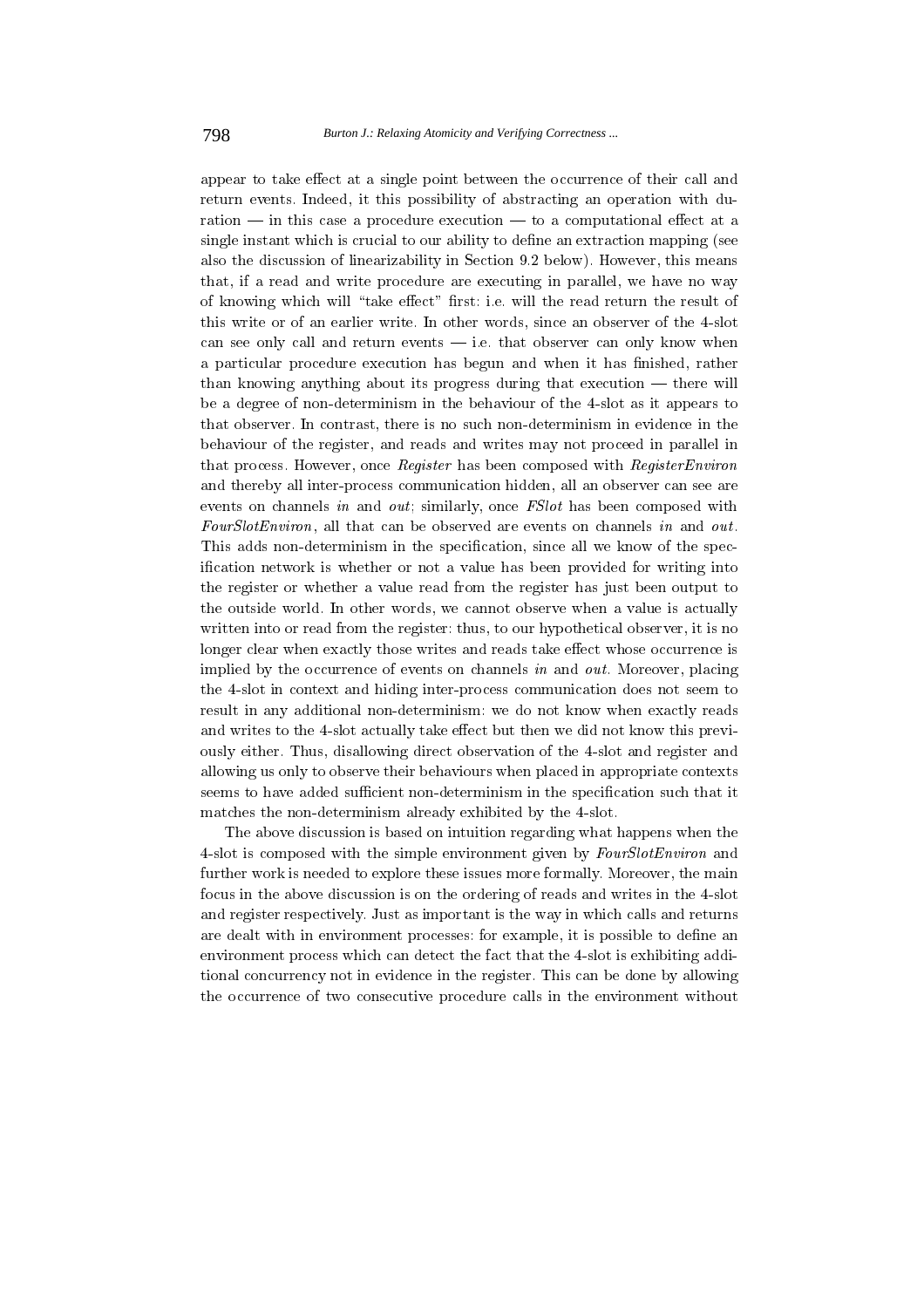any associated returns  $-$  i.e. something which can only happen because the 4slot allows reads and writes to proceed concurrently  $-$  to take us to a process algebraic term which allows the execution of some distinguished event denoting an error or which deals with output from the 4-slot in a different way to the way it is dealt with after sequentially-executing procedure calls (see discussion in [3] in this volume). The type discipline of *uniform receptiveness* described in [21] deals with similar issues and it is necessary to explore further the role they play in relation to relaxation of atomicity.

#### $\boldsymbol{\Omega}$ Related work

#### Standard approaches to verifying the 4-slot  $9.1$

The standard approach taken in the literature is not to consider correctness of the 4-slot with respect to a register or, indeed, any explicit specification process. Rather, certain intuitive properties are identified which it is felt must hold of the  $4$ -slot<sup>9</sup> if it is to work in an acceptable manner (see, for example, [5]). For example, the property of *data coherence* is preserved if and only if a reader process and a writer process may not simultaneously access the same slot in the 4-slot data array. It is essentially a mutual exclusion property and is used to guarantee that the 4-slot behaves as if reads and writes to the data array were actually atomic. Other properties are concerned with how recently the value which may be read by any low-level read was written into the mechanism and the order in which data values are read from the mechanism. A number of authors  $-$  [5, 8, 9, 17, 20, 23]  $-$  have considered the problem of checking these conditions for the 4-slot. In particular, the property of data coherence has been shown to be met under the assumption that the variables *latest, reading* and *slot* will never suffer from *metastability*. The phenomenon of metastability  $-$  see [5] for an explanation and a list of references  $-$  ensures that accesses to these variables are not atomic in the general case. However, Simpson ([22]) takes an engineering view and states that, in practice, it is possible to design and implement underlying hardware so that metastability is a negligible problem, from which the 4-slot can recover immediately in any case. As a result, he works from the assumption that accesses to these variables are atomic and we take advantage of this assumption in our modelling of the 4-slot in section 5.

#### $9.2$ Other approaches dealing with relaxation of atomicity

One of the best-known approaches from the literature which may be related conceptually to refinement-after-hiding is *action refinement*, where the focus is on

<sup>&</sup>lt;sup>9</sup> These properties have been used in the verification of a number of different asynchronous communication mechanisms.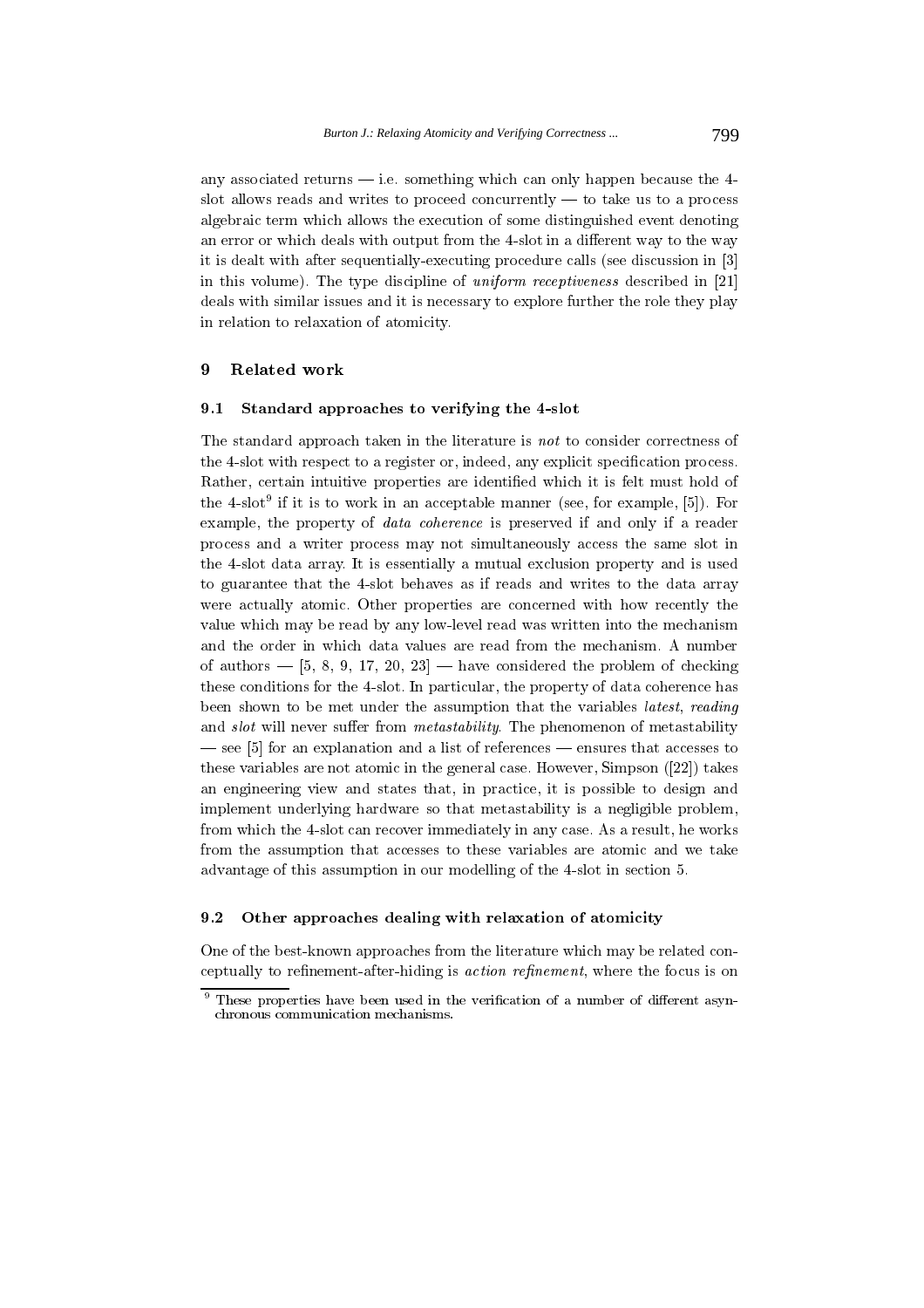defining an operator to allow substitutition of precise, low-level behaviours for high-level specification actions (see [7] for a survey). However, action refinement suffers from the problem that, given a particular refinement mapping, only a single implementation process may be derived from a given specification; moreover, only a limited degree of relaxation of atomicity is possible. The notion of vertical *implementation*, described in [18], uses an implementation relation parameterized by a refinement mapping to address some of these problems of action refinement and is very close conceptually to refinement-after-hiding. Nonetheless, refinement-after-hiding is based on the use of an *abstraction* mapping, rather than on a refinement mapping which makes abstract behaviours more concrete. It seems that using an abstraction mapping allows for the possibility of a wider range of implementations for a given specification, although this is an issue which needs further exploration. Moreover, relating the behaviours of the register to those of the 4-slot using a refinement mapping seems to require at least one of two things: either that different occurrences of the same events on channels read and write in the register may be implemented in different ways depending on the way in which the implementations of earlier read and write events have been interleaved as the 4-slot executes; or that data refinement can be used in tandem with the application of the refinement mapping to transform the single variable of the register into the multiple data variables used in the 4-slot (with which data variables the respective refinements of the register read and write events would communicate). However, to the best of the author's knowledge, neither of these things is currently possible within the action refinement or vertical implementation approaches. We also comment briefly on the work described in [15] and which uses the  $i/o$  *automaton* model from [14] as a means of representing systems. This approach is concerned with the correctness of transaction-processing systems and relies on the use of a wrapper process to hide direct evidence of additional concurrent behaviour in any implementation process under consideration. This use of a wrapper process is necessary since the i/o automaton model cannot relate concurrent to sequential behaviours when those behaviours are to be regarded as visible in the processes under consideration: in essence, it suffers from the same problem as standard process algebraic refinement.

As stated in Section 1, the problem of the verification of the 4-slot is typical of those to which the correctness condition of *linearizability* ([10]) may be applied. Linearizability is a correctness condition for concurrent objects which allows us to relate the behaviour of any such concurrent object to that of a sequential specification object. If a concurrent object is correct with respect to the notion of linearizability then it presents the illusion that each procedure or method it provides appears to take effect instantaneously at some point between its call and its return. It is in this sense that linearizability is apt to be related to the verification presented in this paper: this notion of each procedure execution taking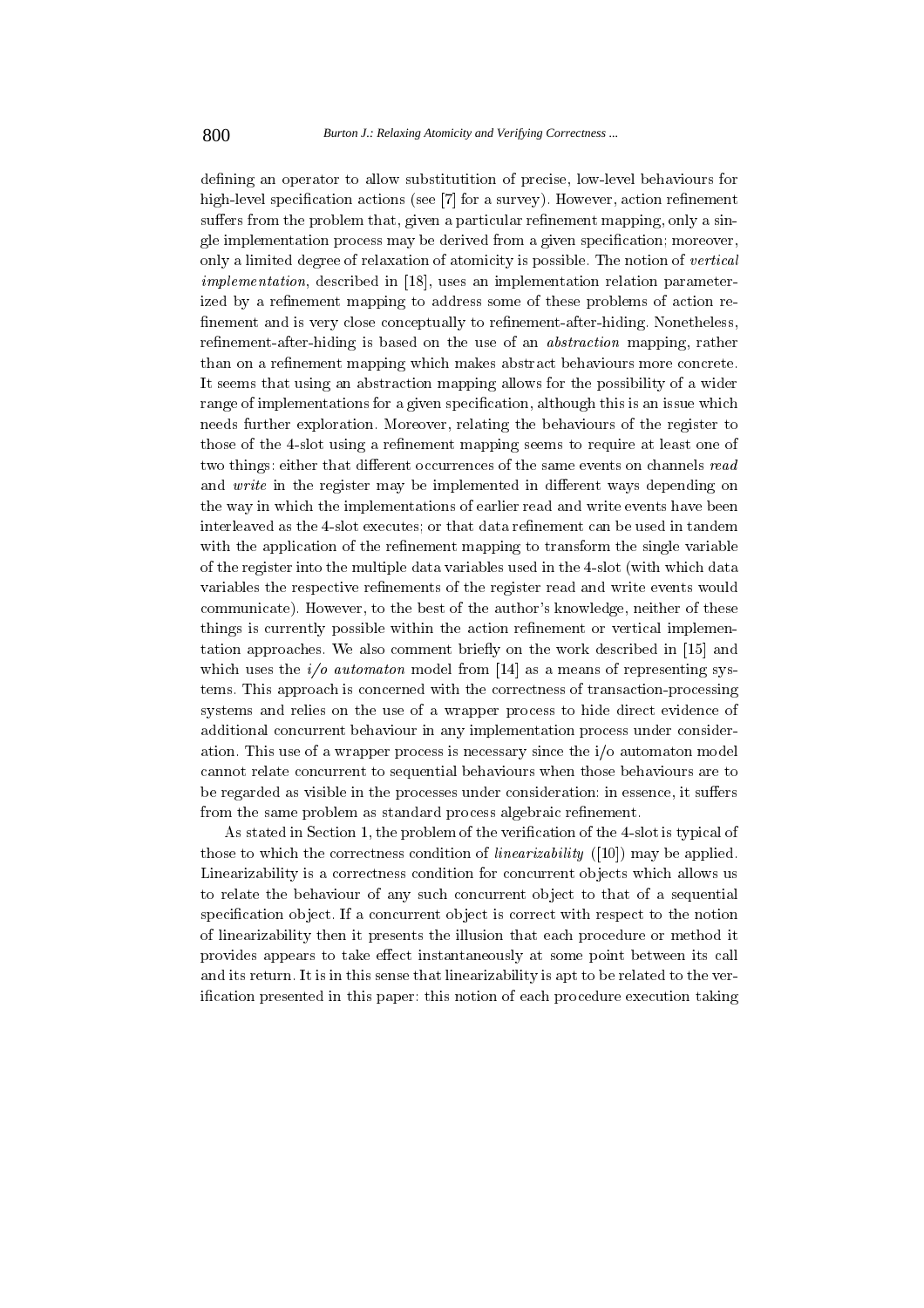effect at a single instant is used in the definition of  $extr_{FS}$ , which is then used in the verification of the 4-slot. However, there are a number of practical points of difference between linearizability and refinement-after-hiding. Refinement-afterhiding can deal with other types of component process than concurrent objects. Linearizability is able to deal with systems composed of arbitrary concurrent objects, while the work described in Section 7 dealing with the correctness of environment processes with which the 4-slot might be composed currently only works in terms of the 4-slot itself. Refinement-after-hiding could, of course, be used to verify the relevant concurrent objects but further work is needed to allow the verification of the processes with which they might communicate. A network in the linearizability framework is given by a set of concurrent objects and a set of *sequential* processes, each of which processes may access those concurrent objects. In our framework, any individual process forming part of a larger component environment process which is to be composed with the 4-slot can itself exhibit concurrent behaviour; nonetheless, linearizability does allow individual processes to interact with multiple instances of the same object. Linearizability deals only with safety properties, while refinement-after-hiding is defined in all three CSP semantic models and the correctness of the 4-slot has been shown in all of them. Most significantly, the framework within which linearizability is presented lacks a fully general model of computation  $-$  for example, there is no general notion of process or of how processes may be composed — and this limits its wider usefulness. (Further comments regarding linearizability can be found in [3] in this volume; a fuller discussion of work related to refinement-after-hiding can be found in  $[2]$ .)

#### 10 Concluding remarks

In this paper, we have shown that Simpson's 4-slot mechanism is a valid implementation of a register and have also explored some of the wider issues which pertain to verifications of this sort. However, much further work is needed to develop a more general, easily usable and fully-formed notion of correctness to be used when an implementation has been derived from a specification through the use of relaxation of atomicity.

# Acknowledgements

Thanks are due to Howard Bowman, Ian Clark, Neil Henderson, Cliff Jones, Maciej Koutny, Steve Paynter and Fei Xia for useful comments and discussions. The paper was also improved due to the comments of the referees. The author is grateful to (UK) EPSRC for the support provided by the "Splitting Atoms Safely (In Software Design)" project.